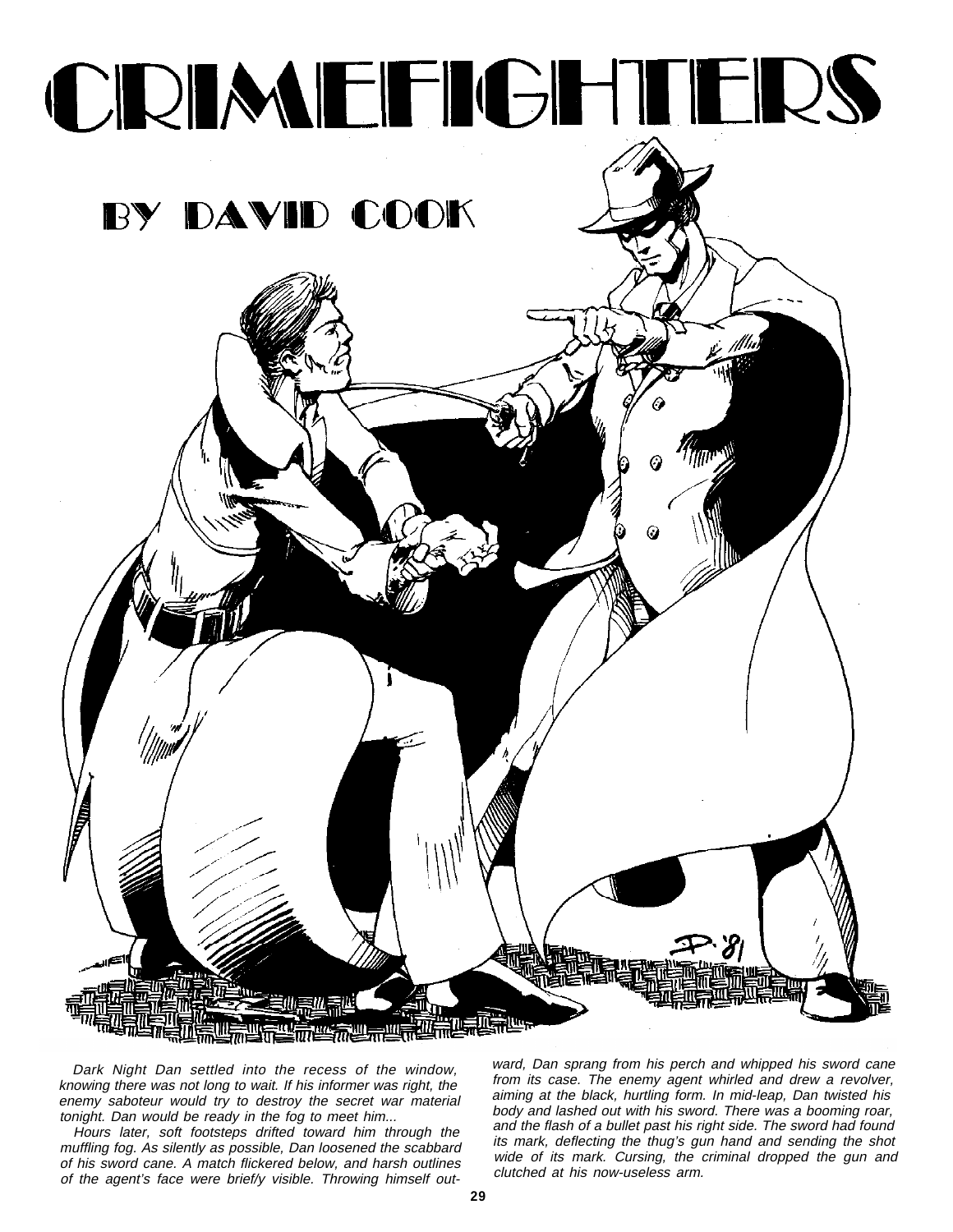# CRIMEFIGHTERS DLAYING THE HEROES OF DULD FICTION

*CRIMEFIGHTERS* is a game where players take the roles of heroes, agents, detectives, and adventurers attempting to stop nefarious criminal masterminds and destroy their rackets and plans. Such characters and situations are modeled after the famous personalities of the pulp novels and comics — Doc Savage, the Shadow, Agent X-9, and others. The times depicted range roughly from the late 1920's through the 1940's. However, the actual historical conditions of this period have been played down in favor of the atmosphere presented in the pulp navels.

At least 2 people are required to play the game, and play is usually best with 4 or 5 players, Since this is a role-playing game, no board or counters are provided. All that is given are the rules needed to handle most of the situations that might arise in the course of play.

Before play can begin, one person must volunteer or be designated the Gamemaster (GM). This person must have adequate time to do the preparation required and should have several days (if not more) to create a scenario before the actual game begins. The other people (referred to as players from now on) must generate characters according to the rules. These characters will then be controlled by their respective players, reacting to and acting within the imaginary situation prepared by the GM. It is not necessary for the players to have knowledge of the rules; only the GM must be thoroughly familiar with how to do things, However, an understanding of how to play a roleplaying game will help the players immensely.

To play the game it is necessary to have an assortment of dice, graph paper, note paper, and pencils or pens. Other items that are not necessary but useful include notebooks, reprints of pulp novels, and miniature figures of the characters and villains involved in the game.

#### **CHARACTER GENERATION**

Before play can begin, it is necessary for the players to create characters. Each player will need a pencil, paper and percentile dice. On the paper the player should note the following attributes: Physical Power, Mental Aptitude, Willpower, Accuracy Left, Accuracy Right, Agility, and Presence. For each attribute, percentile dice are rolled and the number obtained is noted next to the appropriate listing. In addition, Physical Power, Mental Aptitude, Accuracy Right, and Agility are modified as follows:

| Unmodified Die Roll | <b>Addition</b> |
|---------------------|-----------------|
| $01 - 25$           | $+25$           |
| 26-50               | $+15$           |
| $51-65$             | $+10$           |
| 65-80               | $+5$            |
|                     |                 |

Each attribute is explained below.

**Physical Power:** This attribute measures the character's overall musculature and ability to perform feats of strength. A higher score will improve the character's hit points melee combat value, his or her ability to cause damage from striking, movement rate, and leaping distance, besides the obvious benefits in weight-carrying capability and lifing power.

**Mental Aptitude:** This provides a measure of the learning capacity, intelligence, and mental resources of the character. It

has a direct bearing on the number of mental skills the character may learn as well as the ease with which those skills may be employed.

**Willpower:** In stressful or crisis situations, this attribute defines how well the character is able to impose his or her will on his or her self. Hence, this attribute is useful when resisting gases, drugs, pain, and hypnotic effects. This attribute is also directly related to the number of hit points a character has.

**Accuracy Left** and **Right:** These numbers represent the character's base chance to hit when attacking with a gun, missile, or thrown weapon. The chance to hit may be modified up or down according to circumstances or equipment.

**Agility:** The Agility score represents the character's general quickness and ability to use his or her body in a controlled and trained manner, The attribute has a direct bearing on the number of Agility Skills the character is allowed, and on melee combat ability.

**Presence:** All heroic characters have some degree of presence, the ability to impress and command others simply through the use of voice and appearance. The greater the Presence, the greater the chance the character is striking enough (in some way) to get what he or she wants. It is important to note that Presence does not necessarily mean the character is handsome or pretty, rather that he or she is dynamic, personable, or noteworthy. The use of Presence requires an exertion of the character's Willpower, and every time the use of presence is attempted, the character's Willpower will temporarily drop by 20 points. Willpower temporarily lost will be regained at the rate of 10 points per hour of sleep.

Presence may also be used to extract information from minor thugs or defuse potentially hostile situations involving such opponents. However, once a combat has begun in earnest, the use of Presence will have little or no effect on hostile non-player characters.

#### **Mental Skills and Agility Skills**

After determining the basic attributes of the character, each player must select skills which that character knows at the start of the game. Skills are selected in the areas of Mental Aptitude and Agility. Skills are arranged by level of difficulty, with more difficult skills costing a greater number of points. The number of points a character has to "spend" on skills is equal to the Mental Aptitude score for Mental Skills and the Agility score for Agility Skills. Players may not acquire more skills than they have points for, nor may a particular skill be chosen more than once by the same character.

#### **10-Point Mental Skills**

**Any Language:** Besides his or her native language, the player may select any other known language to be able to read and speak. This skill assumes that the character is fluent in the chosen language although his or her accent will not fool a native speaker 30% of the time. Certain languages do not have written components, in which case this part of the skill is forfeited.

**Driving:** This skill gives the character the ability of a professional race car driver. Although reaction times and quickness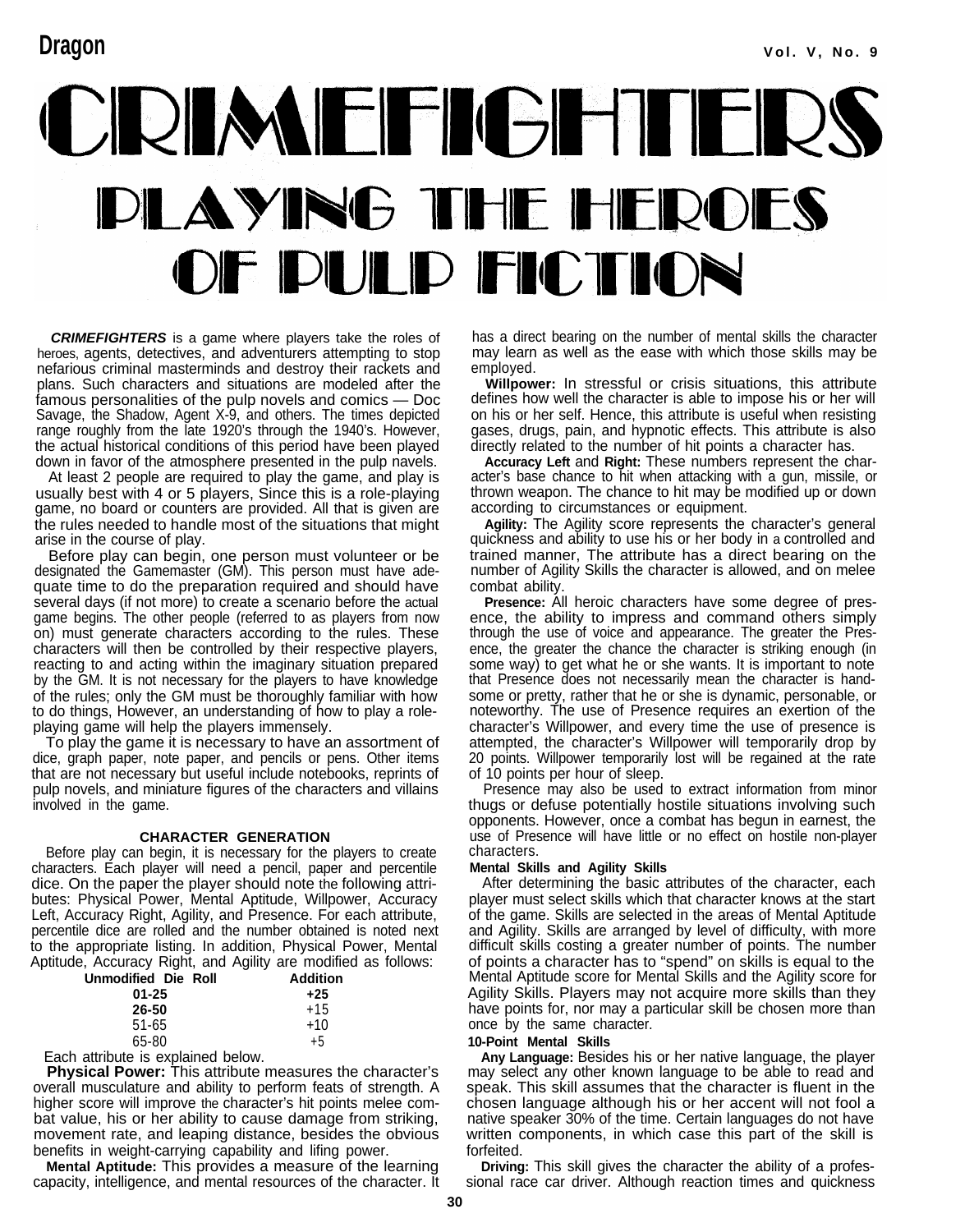

drivers on the automobile tables (see Automobiles). are important to fast driving, professional racing is a learned skill that takes thinking and concentration. This skill will allow the character to use all modifiers that apply to professional

#### **PO-Point Mental Skills**

**Engine Repair.** If the character is given time and equipment, even makeshift. he or she will be able to repair any steam, coal-burning, gasoline, or diesel engine used in any kind of vehicle or device. The GM should determine the amount of time and equipment needed, based on the extent of damage to the engine. The character will also know what measures to take to stop or damage any engine.

**Lockpicking:** Given lockpicks, or something similar to these, the character has a 75% chance of opening any normal lock. This chance is reduced by 10% for every level the lock is greater than level I (i.e. 65% for a level II lock). This skill does not apply to combination locks.

**Mimicry:** Trained to control his or her voice, the character has the ability to duplicate the voices of those he or she has heard, or create the sounds of animals or things, though the volume can be no greater than the normal volume of the character's voice. When impersonating a person, the character has a 95% chance of success if he/she knows the sound of that person's voice well, a 60% chance of success when using that of a casual acquaintance, and a 40% chance of success when the character has only heard the voice a few times or has only heard it in a distorted version. These percentages will be modified up or down according to many factors the GM must decide upon, including whether it is over the phone, knowledge of the listener, etc. It is important to note that the percentile rolls do not account at all for what is said. If this is highly out of character for the person being impersonated, it is unlikely that the voice will be believed, no matter what the roll is.

**Piloting:** The character may fly any type of aerial craft of the period. This will include aeroplanes, autogyros, gliders, and airships (dirigibles, zeppelins, and balloons). The character's skill at flying will be extraordinarily high.

**Sailing:** As per piloting, the character is able to sail any type of water-going vessel of the period (rafts, sloops, yachts, liners, oilers, etc.) and navigate by the stars. Note that for most vessels, a crew of many skilled sailors is required.

**Ventriloquism:** The character may throw his or her voice to any place within 20', provided the desired location can be seen. If the character has the skill of mimicry, it may be combined with ventriloquism. The success of ventriloquism in diverting attention depends heavily on circumstances and must be judged on a case-by-case basis, depending on what is said, where the voice comes from, the mood of the hearer(s), and other factors. The GM must decide the result in such cases.

#### **30-Point Mental Skills**

**Demolition:** This skill will allow the character to prepare and use time bombs, booby traps, satchel charges, and grenades; package and transport explosives with reasonable safety; attempt to defuse explosive devices; and blow small locks, doors or otherwise engage in demolition work. Explosives and their effects are explained in the section on combat. When transporting explosives, a demolitions expert has only a 5% chance of serious accident when the material is roughly handled or jostled. However, this percentage may be lessened or increased by the GM according to circumstances such as the power of the explosive, the care taken in packing, and the degree of rough handling it receives. It is important to note that although explosives appear in the combat section, only those skilled in demolition may effectively use these weapons. This skill may be combined with safecracking to open otherwise impregnable safes, or with engineering to engage in major demolition work (blowing bridges, bringing down buildings, etc.).

**Disguises:** Through the use of make-up, wigs, false beards, putty, and the like, the character may appear to be nearly any age and sex he or she wishes. The basic chance for successfully fooling someone is 90%, with the following (cumulative) modifiers:

Minus 10% if disguised as opposite sex.

Minus 20% if disguised as someone 5 years or more younger. Minus 10% if disguised as someone 10 years or more older. Minus 30% if disguised as someone of a different race.

Minus 40% if disguised as a specific person known to viewer. **Forgery:** Given the proper forms or copies of them, equipment, and time, the character will be able to forge identification, signatures, and documents. These will automatically fool peo-

ple unfamiliar with the specific item forged, although this will not guarantee that the person fooled will believe the character is what he or she claims to be. Cursory examination will reveal forged documents as false 15% of the time, while an exacting examination will be successful 85% of the time. Those with forgery skill may discover other forged documents 95% of the time when making an exacting examination.

**Safecracking:** With this skill, the character may attempt to open most models of safes. When attempting to open a safe without any special aids or devices, the character has a 50% chance of opening a class I safe. For every class the safe is greater than I, the chance of success decreases by 15% therefore making it impossible to open class IV or higher safes without aids of some sort. The safecracking skill may be combined with demolition to blow open a safe.

**Stage Magic:** The character is familiar with the tricks of largescale magic (disappearing, finger flashes, rope tricks, cutting people in half, etc.) and may use the equipment required for such tricks. Given time to work unobserved, the character may also improvise such illusions. Note that the player is stilt required to tell the GM what he or she is going to do if an attempt to improvise is made. When stage magic is combined with lockpicking, the character has the basic skilIs of an escape artist. He or she will have a base 70% chance of slipping free from ropes and other bindings. This does not include locks or handcuffs as lockpicking skill is used for these. The character also has a +50% chance of finding a secret panel or exit if the correct spot is searched.

#### **40-Point Mental Skills**

**Astronomy:** The character has knowledge of the stars and planets. As such, he or she may use celestial navigation and will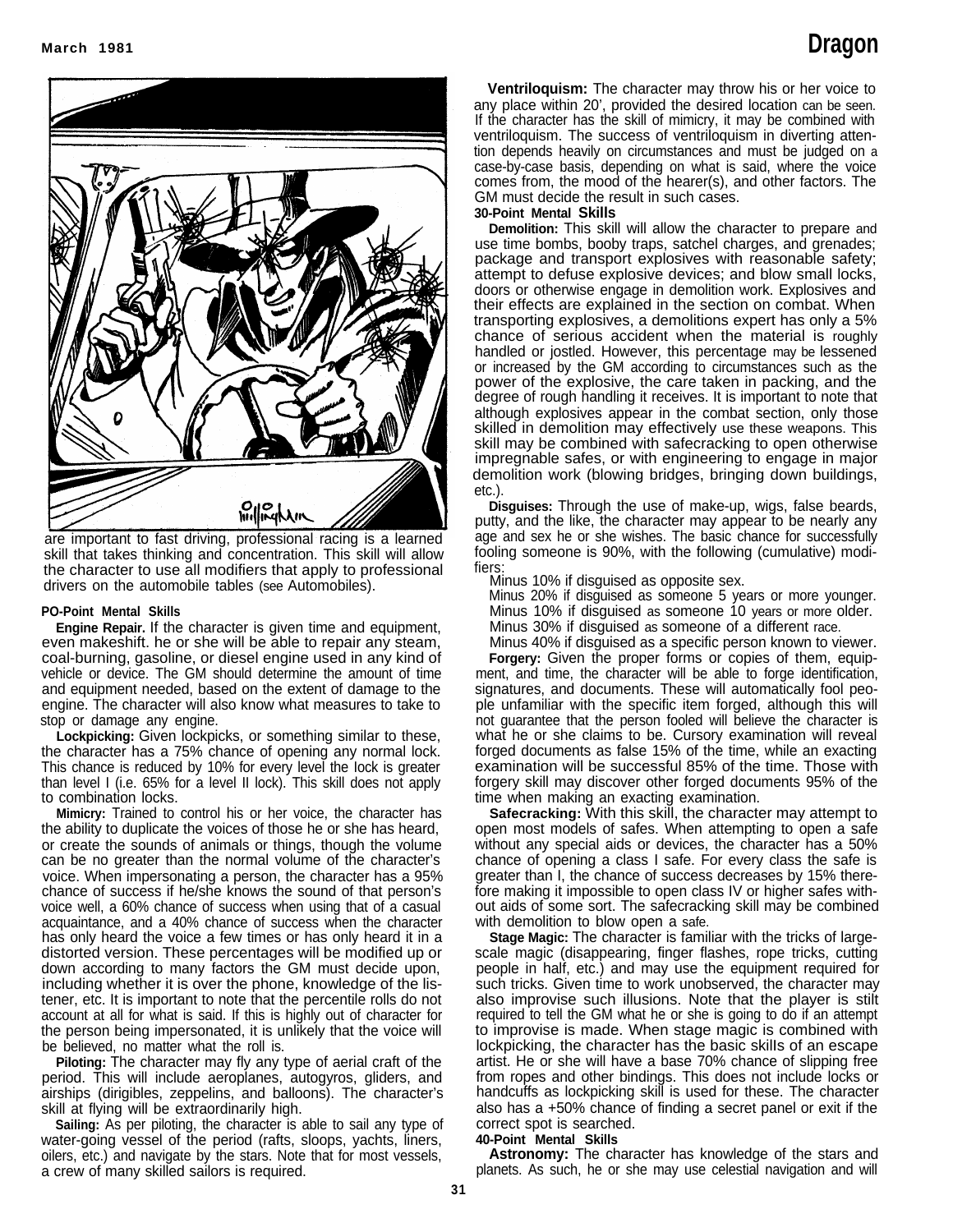not become lost so long as there is a clear sky overhead. The character may also select one extra language.

**Botany:** With this skill, the character may recognize all known plant types (and make good guesses at unknown types), describe whether the plant is edible or not, and prepare simple plant poisons or drugs from the proper plants or fungi if they are available. The character may also select one extra language.

**Cryptology:** The character has working experience with codes, cipher machines, and decoding devices. However, instead of merely receiving the solution to any code the character might find, the GM should prepare a coded message and present it along with a few clues (appropriate to the skill of the player) to the player. It is then the player's responsibility to solve the code. The GM should be able to find several books dealing with codes in his or her public library. NPC's with cryptology skill will be able to break a code 70% of the time, although this may be adjusted according to the difficulty of the code.

**Engineering:** An expert in engineering techniques, the character may use his or her skill in any standard engineering manner (the supervision of construction, design of useful structures, repair of structural damage). The character may also supervise the placement of demolition charges, which are 90% effective so long as the placement is done by a person skilled in demolition.

**Oceanography:** The character has all the skills given under sailing and also has knowledge of the oceans and seas of the world, their currents, the creatures that live in them, and the types and habits of the sailors that ply them. The character also gains 2 extra languages, one of which must be that of a seagoing people.

**Zoology:** As with botany, the character can recognize all but unknown animals or insects, describe specific habits of creatures and suggest known methods to avoid or counter creatures (these may not always be effective). The character also has a +20% chance of success in all dealings with animals that the GM resolves by a percentile roll. The character may also identify the Particular animal to have caused a death, if the victim was killed by an animal. The character may also select one extra language. **60-Point Mental Skills**

**Archeological:** Armed with his or her knowledge of ancient cultures, the character may identify artifacts of known civilizations, and may make sound speculation concerning "lost" cultures. The character may also read and speak the following languages: Latin, Greek, and Sanskrit. (GM note: This skill has little use in most normal situations. However, should the characters travel to or discover a lost culture in some isolated place, the skill should become very helpful. The GM may wish to caution players on the limitations of this skill, if he or she has no plans to incorporate a "lost world" setting somewhere in the campaign.)

**Chemical:** An extremely useful skill, the character can create any known (for the period) explosive, gas, acid, alkaline, poison, drug, or antidote of a chemical nature. Doing so requires space, equipment and time. For each level of difficulty of the chemical (as assigned by the GM), \$100 and 1 day (or less) is needed to create the item. Sleeping gas would be a level 1 chemical, while a sleeping gas that affects only animals might be a level 10 or greater. Nitroglycerine, for instance, is a level 3 chemical.

**Electrical:** Another highly useful skill, the character may build pr repair any electrical device current to the period of the game, given the following: An expenditure of \$100 to \$10,000 (depending on the difficulty and scope of the project) and at least one day per \$500 spent. Those characters with electrical skill may also build new devices of specific and limited function, subject to the GM's approval and restrictions on the device.

**Legal:** A certified lawyer, the character is able to represent others in legal actions. His or her skills are such that there is a 75% chance of success in court, barring damning testimony, witnesses, or evidence. Likewise, the character may stall legal

proceedings with the same chance of success. The character has an 80% chance of discovering any legal or court-related information, given access to records, contacts, journals, etc. The character may also select one extra language.

**Medical:** With this skill, the character is considered an expert in one general field in medicine of his or her choice (suggestions include surgery, pathology, cardiology, etc.). He or she will have the ability to do emergency medical treatment, preventing the loss of further hit points due to combat. The character may also select one extra language.

#### **10-Point Agility Skills**

**Flips:** This skill requires free use of the hands, but when used will break a character's fall, reducing damage by one die. Thus, a character might fall a short distance, using this skill to reduce damage substantially, but would not benefit relatively as much if the fall were from a great height.

**Juggling:** The character may juggle with expert skill, handling up to 5 items at a time. The character may also attempt to catch (and throw back) items thrown at him or her by making a successful melee hit to catch the item.

**Rope Swings:** The character may swing by ropes or other items of a similar nature with great accuracy and skill. If the selected landing place is wide and deep, there will be no chance that the character may also accurately judge the safety of any item used to swing upon.

**Vaults:** If given a running start, the character may high-jump any obstacle equal to or less than his or her own height, or vault over any obstacle up to one foot higher than himself or herself. Given a flexible pole, the character may pole vault up to 15 feet in the air.

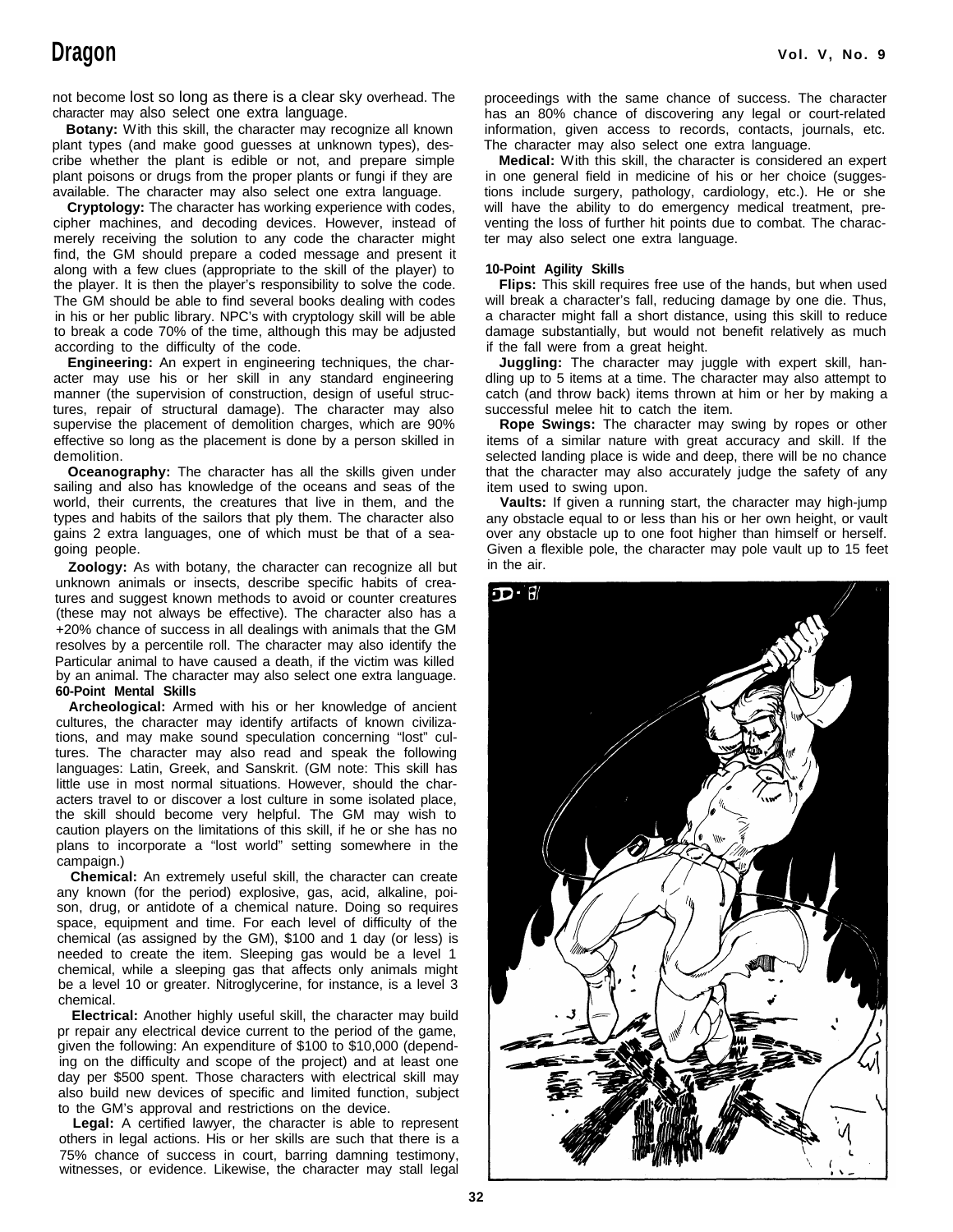#### **20-Point Agility Skills**

**Climbing:** Trained in most types of mountain-climbing techniques (except any obscure ones the GM wishes to limit), the character may climb nearly any surface. Only smooth or outward-hanging faces are beyond the skill of this character. When climbing is done without aids of any type, there is only a 30% chance that a character skilled in climbing will fall for every 100 yards of the climb. If a rope or other equipment is used, the chance of falling is reduced to 3%. The character may climb upward at a rate equal to half of his or her walking movement rate.

**Hand Over Hand:** Through continual practice, the character has developed the ability to swing hand over hand on a rope (or other device) or walk on his or her hands for great distances. The distance travelled in this manner may be equal to or less than the physical power of the character times three (PPx3  $=$ number of feet travelled).

**Stealth:** The character has the ability to move with great silence and has the knowledge to use protective or concealing cover well. When so desired, the character has a 70% chance of moving unnoticed past others, provided there is cover or some distraction to prevent careful observation. This percentage may be increased or lowered by the GM according to other factors of the situation (watchfulness, bad light, how close or far away, etc.).

#### **30-Point Agility Skills**

**Dives:** The character is skilled in aquatic and trapeze dives. Provided the water depth is adequate, the character may safely dive into water from heights up to 200 feet. When leaping or diving to the ground, the character will suffer one less die of damage. Hence, a character with both diving and flips skills would take 2 dice less of damage from a fall.

**Giant Swings:** The character is able to do giant swings similar to those done on the high bar. This will also allow the character to grasp a bar, branch door frame, pipe, or other grip and swing up out of sight or to the upper surface of that object.

**Sleight of Hand:** The character is practiced in the small, manipulative tricks of magicians and may perform them, given the proper materials. If pre-arranged properly, the character may palm items or pass them to others without the act being noticed by onlookers. The character may also attempt to pickpocket a person with a base 65% chance of success, plus or minus the difference between the agility score of the victim and his or her own.

**Tightrope:** The character has only a 5% chance of falling when attempting to walk a rope, narrow ledge, beam, etc. Balancing aids such as a long pole or umbrella will reduce this chance to 3%. One check should be made for every increment of the walking movement rate that the character covers.

#### **40-Point Agility Skills**

**Aerials:** Aerials are flips done in the air, without the use of the hands. As such, they are useful for escaping from captors in surprising ways, and to cross obstacles with style. The character may do an aerial to a height no greater than he or she is able to spring (see Movement) and may go no further forward or back than he or she is able to leap. Characters who choose aerial skill also automatically gain all the benefits of the flips skill.

**Catches:** This skill is necessary to perform trapeze-like catches, grasp items (or people) at the end of long dives, or try to make amazingly quick grabs to prevent items or people from falling. A character may catch up to 3 times his or her Physical Power in weight.

**Fencing:** The character is skilled in the use of the epee, rapier, saber, and other long-bladed weapons. When using one of these weapons, the character may add 10 points to his or her melee combat value. The character will also gain the obvious benefits of the weapon, as explained in the combat section.

**Judo:** The character is an expert in weaponless fighting, as typified by the art of judo. He or she may add ten points to his or her melee combat value when using weaponless combat. In addition, the character may choose to pin or immobilize an opponent whenever a hit is scored, provided that opponent has no weapon or judo skill. Note that should this option be used, the character may take no other action as long as he or she is occupied in holding the opponent.

#### **Mysterious Powers**

Each character has a 5% chance of having a mysterious power at the start of the game. Percentile dice are rolled and if 01-05 is obtained, that character has a mysterious, power. Unlike the other skills, this power is randomly selected on a d10. The possession of the power has nothing to do with the ability scores of the character, although the effectiveness of the power does.

In the descriptions of the powers, it is sometimes noted that a "focus" is required. A focus is an object or device (GM's choice) that must be displayed prominently before the power will take effect. The focus must be eyecatching and unusual in nature and of some significant value. Such items typically include amulets, rings, gems, clasps, watch fobs, and pendants. Beginning characters do not possess a focus; they must find or make one. If the GM wishes the character to find his or her focus, it is necessary that the GM place the item in some location where it can be found and then provide the character with some incentive or clues to investigate that location. When a character finds his or her focus, he or she will instinctively realize its true value. Some locations where a focus might be found (aside from the den of some criminal) include curio shops, junk dealers, museums, or the bric-a-brac shelf of the character's maiden aunt.

## **Mysterious Power Table**

- 1 Command
- 2 Confusion
- 3 ESP
- 4 Fear
- 5 Foresight
- 6 Hypnotism
- 7 Invisibility
- 8 Luck
- 9 Shadow Control
- 10 Sight

**Command:** With this power, the character may double his or her Presence at will. When choosing to do so, all actions that can be normally attempted under Presence (see Encounter Reactions) will be figured as if the character had twice his or her normal Presence. However, the use of the power is more draining than normal Presence use, and so 30 points are temporarily lost from Willpower every time this power is used.

**Confusion:** A character possessing this power may attempt to confuse those within sight. To do so requires that the character have a focus and that he or she be within 10 yards of those being confused. The chance of success is equal to the character's Presence. If this number or less is rolled on percentile dice, the victim is confused. Confused persons may not take any actions against the character and will react as follows (roll d20):

1-10 = Does nothing, takes no actions

11-15 = Retreats if possible

16-17 = Attacks another person (determine randomly)

18-20 = Acts in an irrational manner

The confusion power requires 2 seconds to activate and will cause a temporary loss from Willpower of 20 points. Any number of people may be confused so long as they meet the previously given conditions. Those people who are familiar with the power of the character (i.e., those who know the character well) will be unaffected by the power.

**ESP:** Under certain conditions, a character with this power may attempt to discern the thoughts of others and sense hazy images of the immediate surroundings of the person so scanned. The power is sensitive to great activity or emotional distress and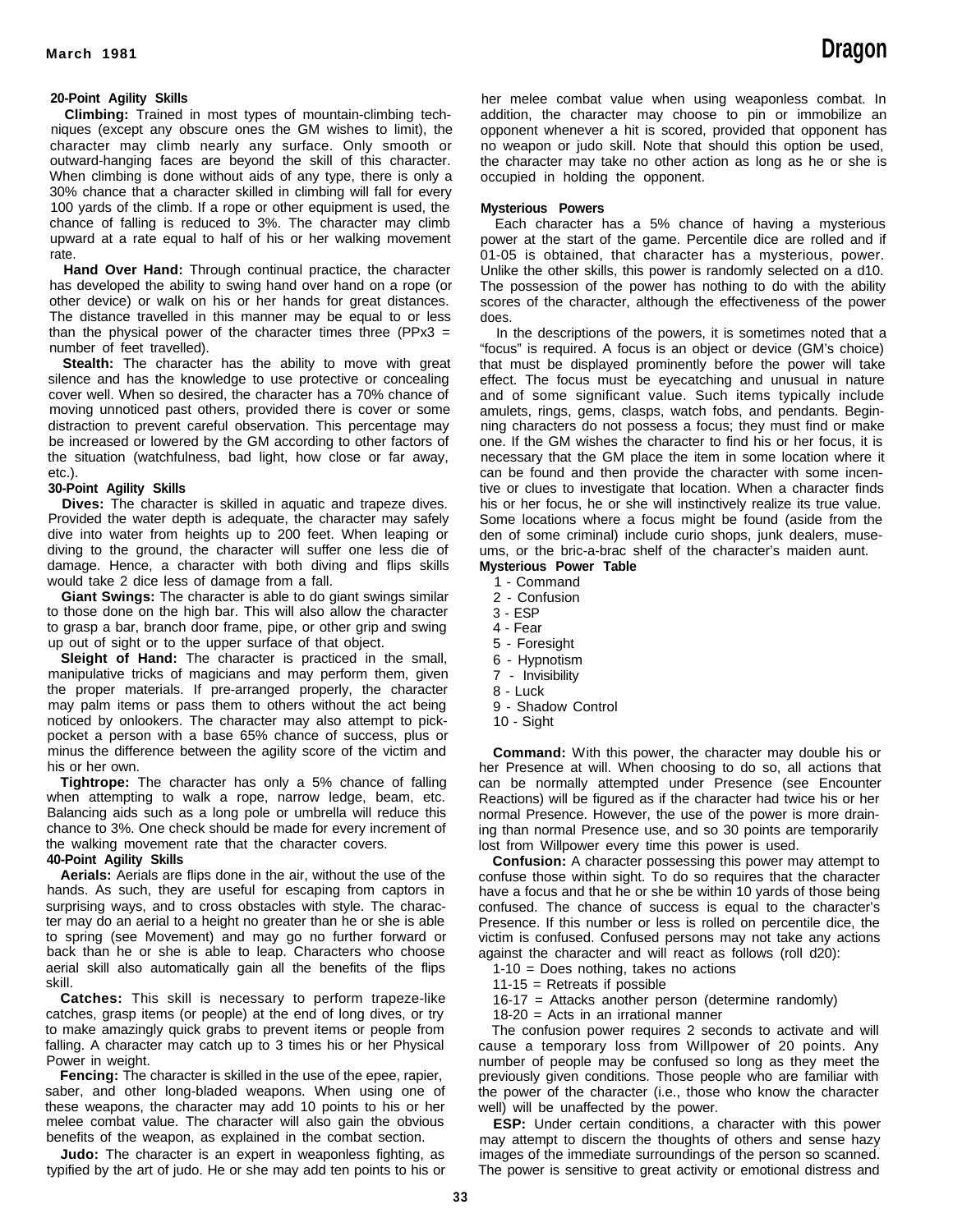

so the character must first be able to relax and concentrate for 15 seconds, before indicating what person he or she would like to scan. Percentile dice are rolled and compared against the Willpower of the person scanned, plus or minus the difference of the scanning character's Willpower. If the dice roll is under the adjusted number, the attempt has been successful. If the percentile roll is 10 or less, the contacted mind could be any person within 1 mile due to uncontrollable error. (Such an error could be a good method to lead characters into new adventures.) Thoughts obtained will seldom indicate the age, sex, name, etc. of the person, and his or her true motives may often be carefully hidden or buried. ESP may at times only give a suggestion of what is sought to be learned.

**Fear:** Through the use of a focus, the character may cause unreasoning panic in those who observe him or her. The chance of success is a percentage equal to the average of the character's Presence and current Willpower. This power requires that the character stand motionless for 3 seconds in full view of his or her intended victims, concentrating on his or her focus. When this time has passed (provided the character has not been shot or otherwise had his or her concentration broken), all people in sight of the focus who either do not know the character or have some reason to fear him or her must roll percentile dice. If the number rolled is equal to or less than the character's success number as figured above, the victim will first attempt to flee, or failing that, do one of the following two things (GM's choice):

Cower or hide, attempting to avoid the gaze of the character. Attack with either a ranging weapon or hand-to-hand (-50% on the chance to hit).

Using the fear ability is a strain on the character, both mentally and physically. Each time the use of the power is attempted, the character will lose one hit point until restored, as if it were a hit point lost due to hand-to-hand combat.

**Foresight:** Due to his or her mental training, this character is often aware of things others might not notice. A bonus of +1 is

given on first-round initiative rolls. The character may also ask 3 yes-or-no questions of the GM per adventure. These questions must deal with some action that the character plans to take, or be based upon information that character might realistically know or suspect. Hence, a question such as, "Is he the ringleader of the smuggling ring?" would only be permissible if the character had some cause to suspect that person. The questions have a 10% chance of being answered incorrectly; this is secretly determined by the GM.

**Hypnotism:** This power may only be used in non-combat situations and requires the use of a focus. By use of the focus, the victim is placed in a light, sleep-like trance. While the victim is in this state, the character may attempt to implant suggestions or extract information, To determine the chance of success, subtract the victim's Willpower from that of the character to obtain a plus or minus-number. This number is then added to or subtracted from the victim's Willpower. If the adjusted Willpower or less is rolled on percentile dice, the attempt succeeds. Certain suggestions, particularly those that would result in the death of the victim or someone close to that person, are more difficult to plant successfully. For these, there is only a 10% chance that the suggestion will be acted on after it has been made.

**Invisibility:** Use of this power automatically renders the character invisible to most persons around him or her. No die roll is required, as the success of the power is usually automatic. However, those with a Willpower of 96 or higher will be able to see the invisible character and will be able to direct others to that character. The act of confounding the senses of others is a physical and mental strain, so much so that one hit point is lost for every minute or part of a minute that character remains invisible. Hit points lost may be regained through rest, as if they were normal hand-to-hand combat wounds.

**Luck:** A character with the power of luck has certain automatic advantages, provided that character's luck is determined to be "good" for that adventure. At the start of an adventure, the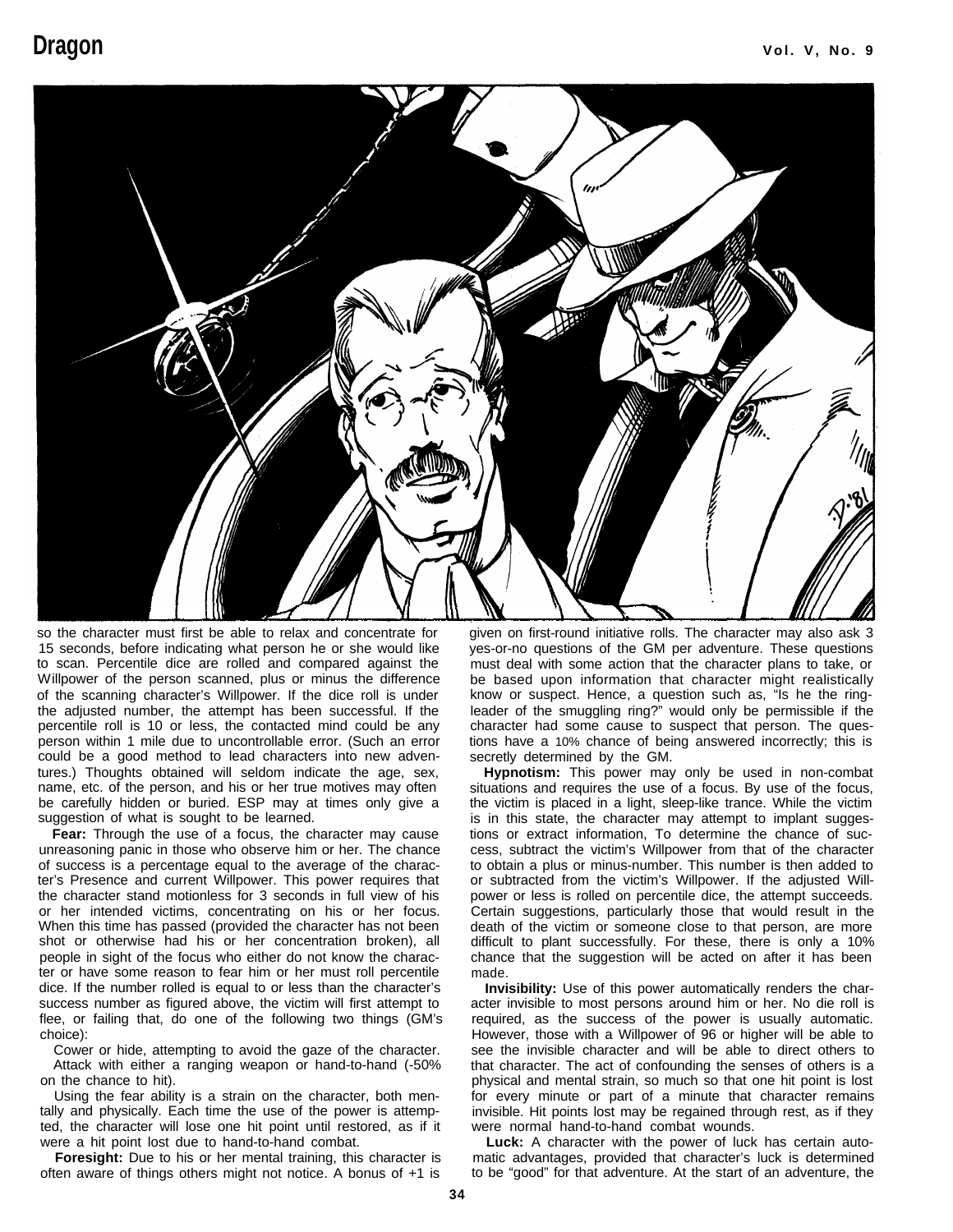GM secretly determines what the character's luck is, with a 50% chance of it being good, 40% normal, and 10% bad. Good luck gives the character a +10 to all chances to hit, whether in gun or hand-to-hand combat. Furthermore, the character is allowed a die roll to see if he or she succeeds in doing anything that would be feasible or remotely possible, even in situations where such success would normally be considered nearly impossible. It is up to the GM to set the difficulty of the die roll. The less chance there is that something could actually happen, the harder the die roll will be to make. Hence, if a character with good luck were to fall from a plane at 5,000 feet, there might be a 2% chance that he or she could survive the fall relatively unhurt by landing in tree branches or a deep lake. All die rolls of this nature should be made secretly by the GM. The GM must also be careful to see that characters with luck do not tyrannize the game, demanding die rolls for entirely inappropriate situations. It is the responsibility of the player to suggest how such a lucky event might come to pass, and he or she cannot think of a method, the GM is not required to give any die roll.

Bad luck affects the character by reducing his or her gun and hand-to-hand chances to hit by 10. Bad or normal luck will also decrease the percentage chance of near-impossible success, perhaps (but not necessarily) all the way to zero.

**Shadow Control:** When using this power, the character will appear to be within a mass of inky shadows in which no clear features are discernable. These shadows will move with the character as flitting shapes. All attacks against a character using this form of the power will be treated as if he or she were a concealed target. The character may also use the power to create shadows of specific objects, even though the particular object may not actually be present at the time, or to alter the shadow cast by an object which is present. Both forms of the power require a source of light and shadow, hence the power will not be of use in a totally dark or shadowless area. Creating the shadows or shadow images causes a temporary loss of 5 points of Willpower. Such losses may be regained through rest, as explained in the section dealing with combat.

Sight: Those characters with the power of sight have developed and trained their senses to an extent that augments their vision. Such a character can see details of objects at twice the distance for a normal character, thus doubling the encounter distance (unless circumstances dictate otherwise). The character is also able to sense his or her way through areas of total darkness, smoke, or fog. Even if blindfolded, the character will be able to find the general location of all objects or people within 10 feet of him or her. Attacks made under such conditions will only suffer a -10 penalty on the chance to hit. Furthermore, characters with sight will be able to notice smaller details and will be +10 when searching for any stated thing.



#### **HIT POlNTS**

All player characters, non-player characters, and other people or creatures encountered in the course of the game will have a number of hit points. These points give a numerical value for the amount of damage or punishment a person can withstand. The effects of combat are expressed normally in terms of hit points lost. When hit points are reduced to zero, the person is unconscious; when the number is less than zero, the person is dead.

To determine the number of hit points a character has, add the character's Physical Power and Willpower together and divide the total by 10 (rounding any fractions down). To this number add the roll of d8 for the final total. for example, a character with a 57 Physical Power and a 72 Willpower would have,  $1d8+12$  hit points (57 plus 72 divided by  $10 = 12.9$ ).

Hit points may be increased during the course of the game by using experience to improve the abilities of the character. How experience is applied is explained in the following section.

#### **EXPERIENCE**

One of the prime goals of characters in a campaign is the acquisition of experience points. These points can be used to improve the abilities and resources of the character. They are awarded for deeds accomplished, intelligent actions, and criminals thwarted.

Experience points have 3 different uses in the game. The first is the improvement of abilities. Points may be applied to ability scores on a 5-for-1 basis; every 5 points of experience earned may be converted into a 1-point increase in an ability of the player's choice. Those abilities with related skills (Mental Aptitude and Agility) or those abilities which determine hit points (Physical Power and Willpower) may be improved so that new skills or more hit points may be obtained.

Experience points may also be used to attempt to gain new mysterious powers. For every 10 points applied for this purpose, there is a 1% chance for the character to obtain such a power after study. It is necessary for the character to travel to **a** remote, mysterious land (such as India or the Orient) and there spend several months or years (in game time) studying for a power. At the end of the time (set by the GM), the player tolls percentile dice. If the chance of success or less is rolled, a power has been gained. This power may be randomly chosen or, if the GM wishes, selected by the player. During the time of study, the character may not adventure or gain experience in any way.

The third way of using experience points is for investment. By placing experience points in investments, a character may create a monthly stipend for him or her to receive. At the end of every game month, the character may collect 50% to 80%  $(1d4+4)$  of the experience points applied to investments in dollars For example, a character with 150 experience points applied to investments has a 70% return at the end of the month. He or she would therefore earn \$105 that month. Experience points applied to investments never decrease, although more experience may be added to increase the monthly stipend. Dollars earned from investments may not be re-invested, although they may be saved. Investment is the primary method of insuring adequate funds to meet expenditures.

Once experience points are applied to a specific category, they may not be changed. However, experience points do not need to be applied to any particular area as soon as they are earned, and may be "saved up" as long as the player wishes.

#### **Experience Types:**

To reflect the different styles of various pulp-novel characters, each player must select one of the following experience types, to be used as the model for his or her character. Once an experience type has been chosen it should not be changed. If such a change does occur, that character will lose all experience points gained but not yet applied to a certain purpose. If a skill, hit point, or mysterious power has already been gained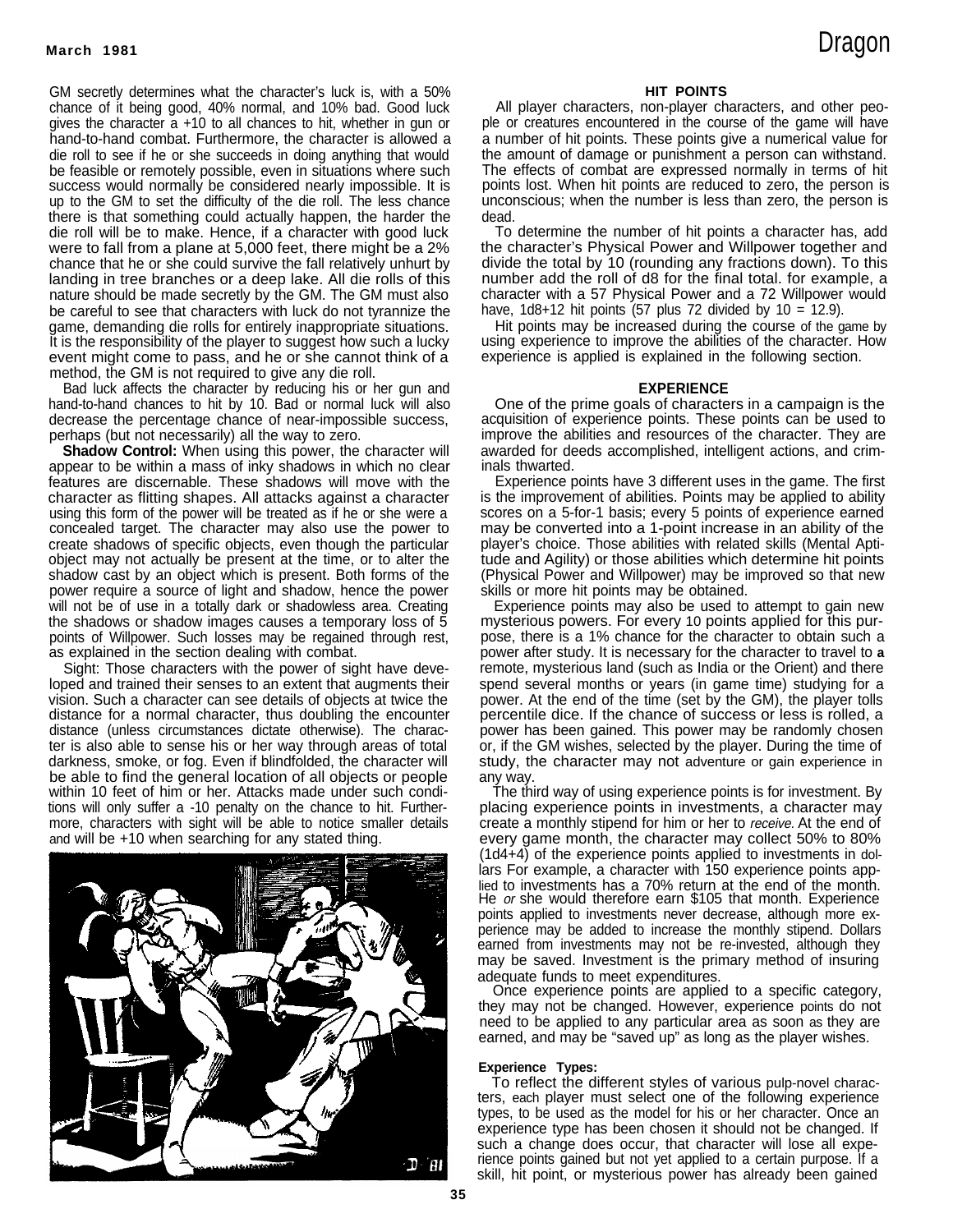# **Dragon**

through the application of experience points, it will not be lost. **Defender:** This type of character attempts to uphold and protect the society he or she belongs to. Confident that the system works, he or she will never try to intentionally kill someone. Neither will he or she torture a person, although scare tactics or drugs might be used. Defender-type characters generally have good relations with the law. A defender gets no experience for criminals he or she might kill, but is given double the amount of points for those whom he or she captures without assistance. The defender also receives one extra contact in the police department.

**Avenger:** This type of character only believes in the system when it works to his or her best interests. As much, this character will usually resort to his or her own means to administer justice. An avenger usually does not work well with others and is often wanted by the law. Avengers receive no experience for criminals captured unless that person confesses (to witnesses) his or her guilt of a serious crime. Likewise, an avenger will receive no experience if he or she has notable assistance in bringing villains to justice (contacts, stoolies, back-ups, drivers, etc. provide only essential assistance and do not count against the avenger). An avenger may have only one police contact at most.

**Pragmatist:** This type of character will normally attempt to abide by the laws of society and operate within this framework. However, if needed, the character will take whatever action is necessary to protect himself or herself or others, or to ultimately bring a villain to justice. A pragmatic character receives normal experience for criminals captured and half normal experience for criminals who meet their demise. A pragmatic character has one extra underworld contact.

In addition to the 3 main experience types, the GM may decide to include the following optional modifiers. Players should ask the GM if these options are to be used.

**Technological:** This type of character improves or extends his or her abilities through the use of devices. Whenever a technological character uses a device to create a significant result, he or she will receive an extra experience point for using the device. Cars, guns, radios and other common items of the period are not considered this type of technological devices.

**Anti-technological:** Such a character believes in the abilities of the self and considers natural or trained skills to be superior to any device. The character will disdain to use unusual technology (again, as above, a gun or an airplane is not unusual), preferring to rely on his or her own abilities. The character will receive no experience for a result if such items are used to aid his or her efforts. If the character manages to destroy an opponent's technological device, he or she will receive experience points as if a criminal of similar power had been overcome.



#### **Vol. V, No. 9**

#### **CONTACTS**

Prior to the start of the game, all player characters are assigned contacts by the GM. These contacts represent acquaintances or businessmen the player character had dealings with before embarking on a career of adventure. Contacts may be able to provide information, tips, equipment or introductions to other persons in their field. A clerk in the Building Commission, for instance, may be able to provide floor plans, while a smalltime hood might connect the character with his boss or tip the character off to a "job." Contacts are not always instantly cooperative or obliging. Inducements such as bribes, periodic payments, favors or assistance may be required. The exact nature of the relationship with the contact will depend greatly on the contact character created by the GM.

All characters start with three contacts, not including any adjustments for experience type. To determine the business the contact is engaged in, roll on the Career Table. Each title is explained briefly as to its uses and limitations. After determining the profession of the contact, the GM should secretly roll an Effectiveness Rating from 10-40% (d4). This rating represents the contact's ability or willingness to fulfill a character's request. Whenever the player attempts to use that contact, the GM should roll percentile dice. If the roll is equal to or less than the Effectiveness Rating of the contact, he or she is able and willing to aid the character. The Effectiveness Rating of a contact may be improved if extra attention and favors are shown to that contact. The GM must determine how much the rating will improve, but the percentage can never be more than 75%.

#### **Career Table**

| Die Roll  | Career                                  |
|-----------|-----------------------------------------|
|           | Assistant Clerk of Courts               |
| 2         | Assistant to the Chief of Police        |
| 3         | Bookie                                  |
| 4         | Illegal casino operator                 |
| 5         | Clerk, City Hall of Records             |
| 6         | Clerk, police files                     |
| 7         | Clerk, State Division of Motor Vehicles |
| 8-9       | Criminology lab technician              |
| 10        | FBI field agent                         |
| 11        | Fence                                   |
| 12-13     | Nightclub owner                         |
| $14 - 16$ | Police detective                        |
| 17        | Reporter for a major daily newspaper    |
| 18        | Small-time thug                         |
| 19        | Stockbroker                             |
| 20        | Taxi driver                             |
|           |                                         |

The above listing of possible contacts is not intended to represent the only choices available to the GM. Contacts in other fields may be created and assigned as the GM desires.

To help the GM use the listed contacts above, the following short listing of areas in which each would be useful is given below. Again, the areas listed here are not complete but may be used as an indication of the abilities and limitations of the contact.

**Assistant Clerk of courts:** Obtain transcripts of trials or other legal proceedings; evaluate current trials and judges on the bench.

**Assistant to the Chief of Police:** Tips regarding raids and major police actions; access to criminal records and personnel files; pass information to the Chief of Police.

**Bookie:** Reveal who is into whom for a lot of money; who bets heavily and on what; introduce to other bookies, bettors and gamblers; general underground information.

**Illegal casino operator:** As with bookie; also, what contracts are out; what people are in town; whom people are working for and where they get their money.

**Clerk, City Hall of Records:** Provide records concerning land deals, court cases, business deals, health and fire safety violations, marriages, divorces, city licenses.

**Clerk, police files:** Provide criminal records, previous aliases,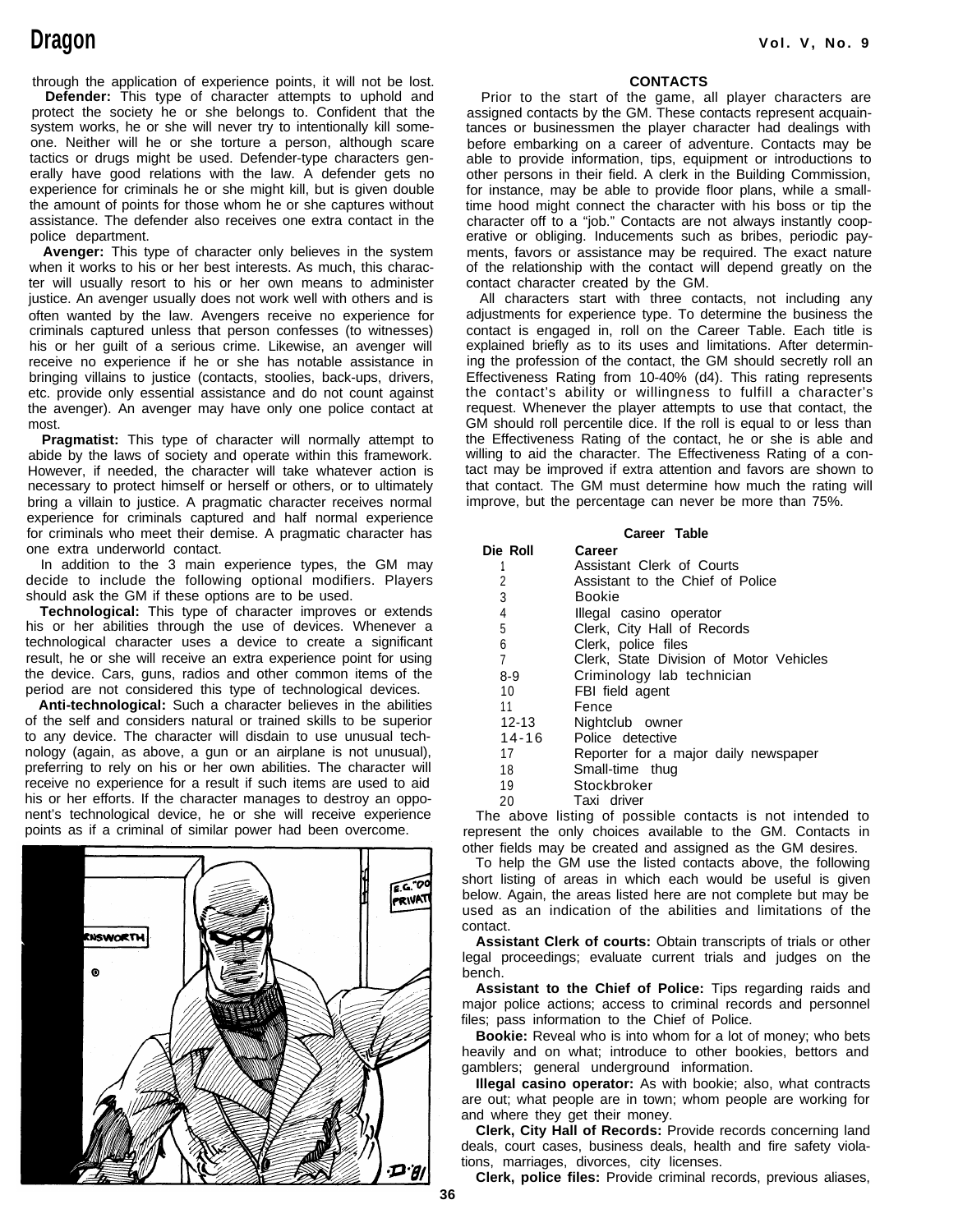addresses and methods; fingerprints and pictures; possibly evidence and case notes.

**Clerk, State Division of Motor Vehicles:** Identify license plates, driver's licenses; possibly provide driver's license.

**Criminology lab technician:** Take fingerprints, blood tests, and run ballistics tests; examine possible evidence for clues.

**FBI field agent:** Provide FBI files; pass information to higher persons; provide names and addresses of suspected criminals.

**Fence:** Inform of who was involved after a crime; obtain stolen or untraceable goods; identify who might be working for others; possibly tips on upcoming jobs.

**Nightclub owner:** Tell who has been seen with whom, who has been spending money, who is and is not in town; introduce to illegal casino operators and "respectable" underworld figures.

Police detective: Provide records, as police records clerk; also, tip off raids; provide assistance; pass information to higher sources.

**Reporter:** Provide information from newspaper morgue; tips on graft and corruption in city government; place articles or notices in paper as desired by character; introduce to "newsworthy" people.

**Small-time thug:** Provide tips on upcoming jobs; inform who is working for whom and where they might be found; describe or detail different types of jobs or rackets; what contracts are out and on whom; who is in town and what money or items might be in town.

**Stockbroker:** Who owns what; how a company is doing; who is making money and who is losing money; unusual expenditures or trends; possible mergers or forceouts; introduce to important financial figures.

**Taxi driver:** Ready access to vehicle; where places are, locations of illegal casinos, crap games, etc.; description of type of activity or quality of an area; possible identification of fares.

**Example of a contact:** Dark Night Dan and private detective Bob Rikers have been working on the case of a missing researcher's wife. Based on clues and some rumors, they suspect that she may have been involved in some way with Billy Ree, a known blackmailer and thug. Bob Rikers knows the operator of a slightly illegal nightclub (gambling in the back room), so the two characters decide to check with the owner to see what he might know. Dark Night Dan stays out front, watching the floor show, while Bob goes back to the office for a private talk. When the contact is questioned by Bob, the GM rolls to see what the owner might know. An 11 is rolled, so the owner is determined to know something about the researcher's wife — namely, that she had been in the club several times and had been with Jackie "Kingfisher" Ramone, a particularly hottempered tough, no friend at all of Billy Ree.

But because he is afraid of Jackie, the owner decides to lie, saying that the woman had been in a couple of times but never with anyone else. In this case, the GM modified the Effectiveness Rating of the contact downward because of outside pressure or fears that contact had, unbeknownst to the player characters.

It is important to note that no matter what the Effectiveness Rating of the contact, the player character must still meet and deal with the contact through the GM as if it were a normal encounter.

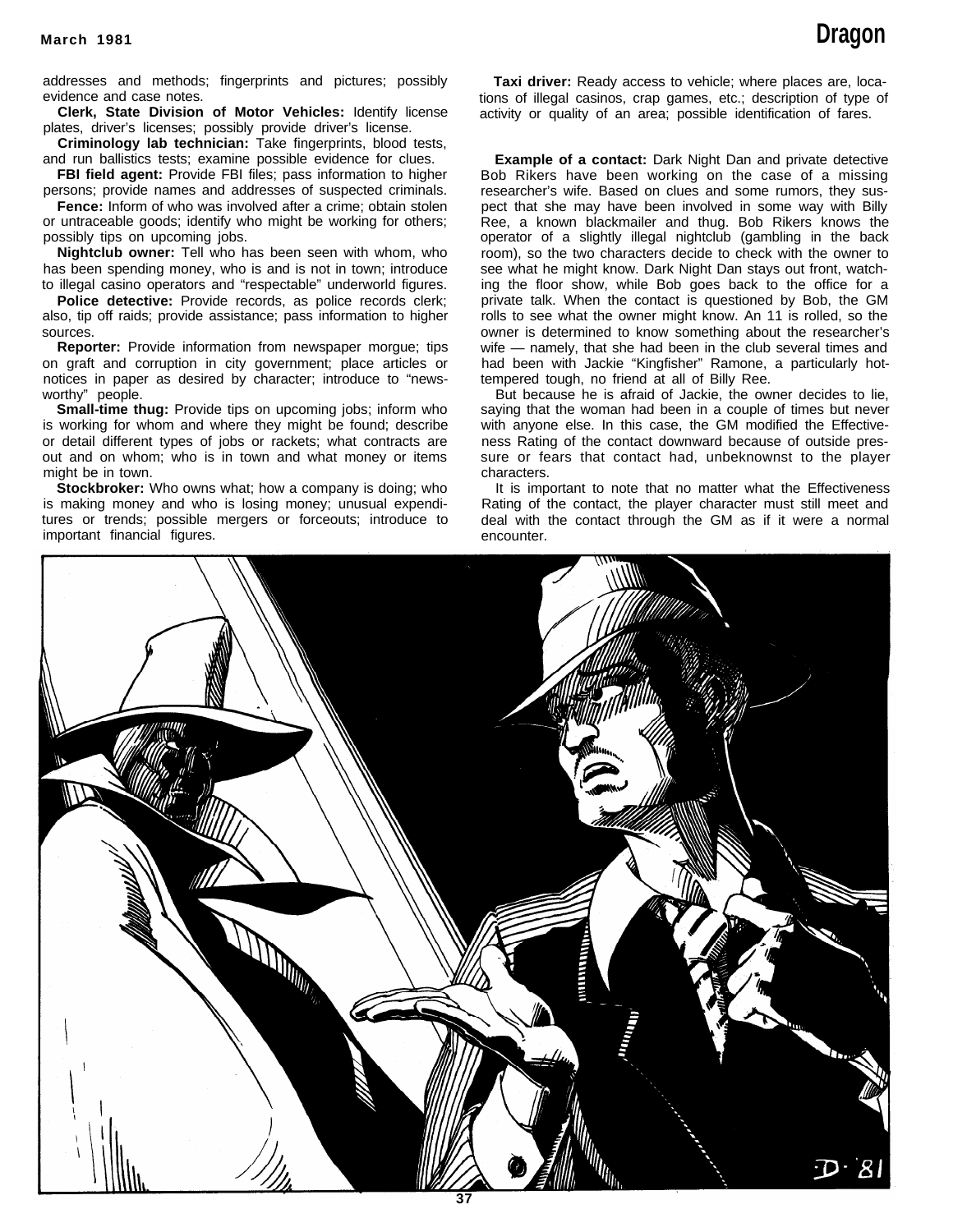#### **EQUIPMENT**

Because the period covered by these rules can be varied (from the 1930s to the 1940s) and many different locations can be used, it is difficult to fix prices in the rules for goods or services. Also, since a wide variety of items could be purchased, an exact equipment list is impossible to compile. The following list gives ranges for many common goods or services a player might want or need.

Depending on the cost of equipment and services the GM chooses, each player should start with \$50 to \$150.

Clothes (Hats, suits, coats, shoes, etc.): \$1 to \$100. Doctor visit: \$5 to \$50.

Hospital stay: \$20 to \$50 per day.

Hotel room: \$1 to \$50 per day.

Meals: \$1 to \$10 each.

Pistol: \$20 to \$50.

Rifle: \$30 to \$150.

Submachine gun: \$100 to \$500\*.

Taxi: 10¢ per mile.

TNT: \$100 per case (25 to 50 sticks).

Vehicles\*\* \*Such weapons can only be bought on the black market

and the costs (and quality) may vary widely.

\*\*Given under the appropriate section.

The GM may add any items he or she desires. Costs should be set according to what the characters can afford and the complexity or rarity of the item.

#### **SIGHT**

Although people can see a great distance, there is a practical range beyond which it is too difficult to make out pertinent details. The effective range for sight under normal daylight conditions (the range at which people, actions, and hand signals can be distinguished) is 50 yards. Dim light or moonlit nights reduce this range to 10 yards. Near-total darkness reduces vision to 5 feet. Total darkness renders the normal character effectively blind (special powers may alter this). Flashlights are good for 10 yards more visibility than the normal distance in nighttime conditions.

#### **MOVEMENT**

There are 3 different movement categories in Crimefighters: walking, leaping, and springing.

**Walking:** Walking includes all forms of running, jogging, trotting, etc. The following table shows the fastest possible speed a character may move, baaed on his or her Physical Power. Players should keep track of their Physical Power to note any adjustments to their characters' movement rates. The speeds are listed by movement per second (for short bursts) followed by movement per minute (for extended periods of time). Characters starting from a dead standstill will not be able to reach top speed immediately; three seconds are required to do so. Each second will increase speed by one-third (i.e. a character with a Physical Power of 66 would move 8 feet in the first second of movement, 16 feet in the following second, and 24 feet in the third second — the maximum speed for that character).

| <b>Physical Power</b> | Move/sec.       | Move/min.          |
|-----------------------|-----------------|--------------------|
| $1 - 30$              | 5 yd. (15 ft.)  | 200 yd. (600 ft.)  |
| $31 - 45$             | 6 yd. (18 ft.)  | 240 yd. (720 ft.)  |
| 46-60                 | 7 yd. (21 ft.)  | 280 yd. (840 ft.)  |
| 61-75                 | 8 yd. (24 ft.)  | 320 yd. (960 ft.)  |
| 76-85                 | 9 yd. (27 ft.)  | 360 yd. (1080 ft.) |
| 86-95                 | 10 yd. (30 ft.) | 400 yd. (1200 ft.) |
| $95+$                 | 11 yd. (33 ft.) | 440 yd. (1320 ft.) |
|                       |                 |                    |

Note that the movement rates listed above only apply to situations where the character is attempting to move at the fastest speed possible for him or her, such as during combat or a chase. In more mundane circumstances, assume a basic walking movement rate of 6 feet per second for all characters (120 yards per minute), and a basic rate of 8 feet per second for a

character (160 yards per minute) who is slowly trotting or jogging.

The "Move/sec." rate given above should only be used for a period of 15 to 30 seconds, determined by the GM, after which a character should be required to move at a slower rate for a minute or two before again being able to achieve maximum speed. The "Move/min." rate should be able to be sustained for a period of at least 3 to 5 minutes before the character would have to slow to a trot or walking pace to conserve strength.

**Leaping:** Leaping movement is a measure of how high a character may jump. When a leap is used to grasp something above the character, his or her height and reach must be taken into account. The maximum height allowed is obtained by adding the character's Physical Power and Agility and then consulting the table below.

| <b>Combined score</b> | Maximum height |
|-----------------------|----------------|
| $2 - 52$              | 2 ft.          |
| 53-75                 | 3 ft.          |
| 76-95                 | 4 ft.          |
| 96-115                | 5 ft.          |
| 116-135               | 6 ft.          |
| 136-155               | 7 ft.          |
| 156-175               | 8 ft.          |
| 176-195               | 9 ft.          |
| $195+$                | 10 ft.         |

**Springing:** Springing is used when a character must cross a large open area in a single bound. As with the leaping table, combined Physical Power and Agility scores are used. The distances given are assumed to be from a standing start. In the case of a running start, the character may cover 3 times the stated distance.

| Combined score Maximum distance |
|---------------------------------|
| 4 ft.                           |
| 5 ft.                           |
| 6 ft.                           |
| 7 ft.                           |
| 8 ft.                           |
| 9 ft.                           |
| $10$ ft.                        |
|                                 |

**Wounds:** A wound to one leg will reduce all movement rates by half. If both legs are wounded, the movement rate is reduced by three-fourths.

**Weight:** A character may carry up to twice his Physical Power in pounds, plus 50. Hence, a character with a Physical Power of 47 could carry 144 pounds (2 x 47 + 50 = 144). For every 2 pounds of material being carried, the Physical Power or the combined score (depending on the movement type being used) should be reduced by one point. The resulting score may never be less than 2. For example, **a** character with a combined score of 155 who is carrying 115 pounds would reduce the combined score by 57, giving a score of 98 for purposes of determining Leaping and Springing movement rates.

#### **SEARCHING**

Characters will occasionally find it necessary to look for concealed or hidden items. In such cases, it will be necessary for the GM to assign a value to the hidden item, indicating its chance of being found (using percentile dice). This applies especially to concealed panels, secret passages, hidden safes, or secret drawers. For instance, a hidden passage behind a fireplace might be found 10% of the time, while a hidden safe might be found 20% of the time. To find the object, the character must spend one minute actively searching the proper area.

#### **LOCKS AND SAFES**

All locks and safes are rated in abstract classes from I to X (Roman numerals), indicating the difficulty factor of the lock or safe. These classes are used when determining the success of a lock-picking or safecracking attempt.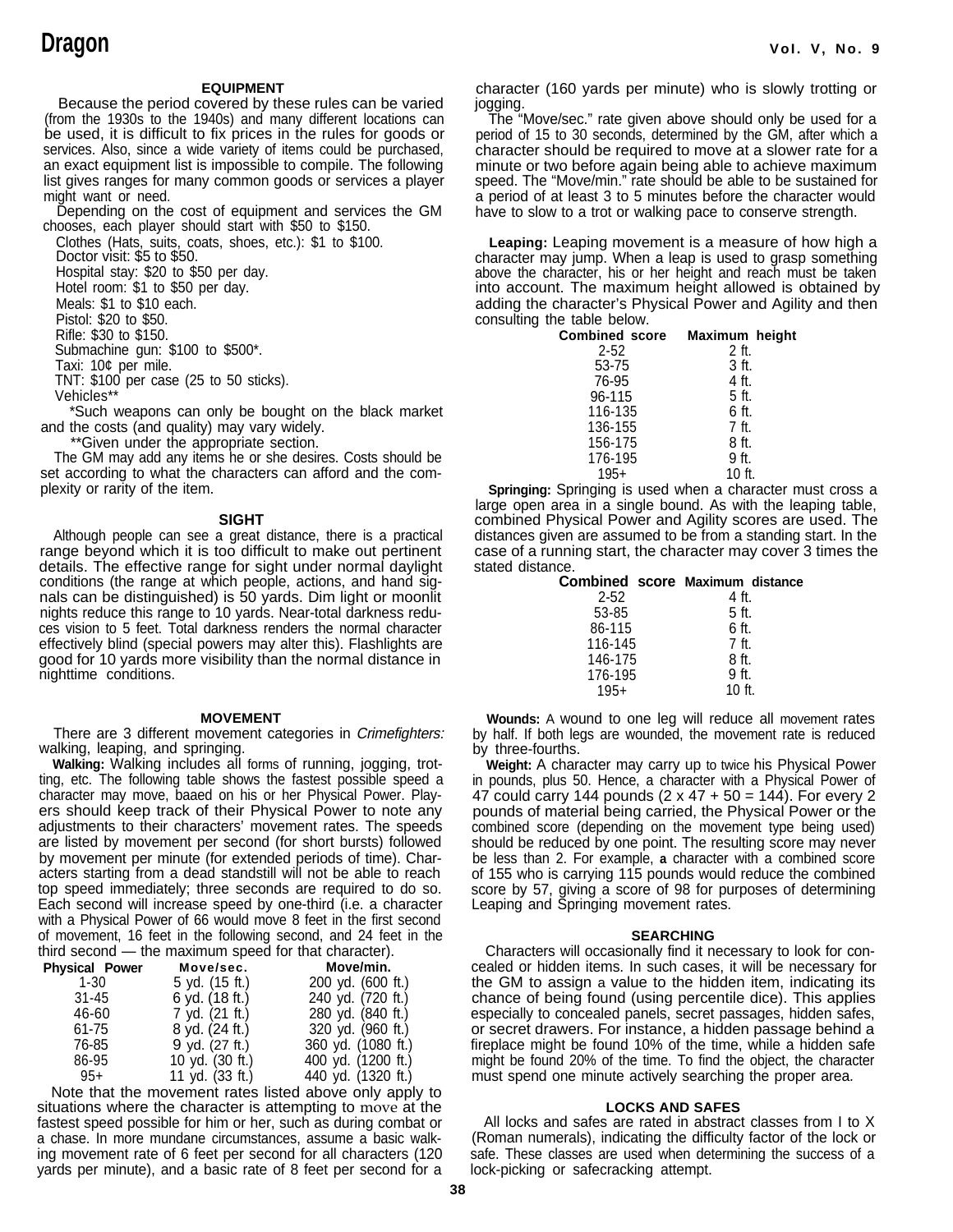As noted in the sections describing lockpicking and safe- ual items only - armor-plating a car or fitting a gun with a cracking, certain locks or safes will be impossible to open with- silencer can always be done with success, for example. out the use of aids. There are many different aids available to a character, including stethoscopes, acid, extremely fine lock- **VEHICLES** picks, drills, and explosives. Using an aid will add from 10% to Vehicles in their various forms play an important role in many 50% to the character's chance of success when an attempt to situations that occur in *Crimefighters*. After all, there are car<br>open a lock or safe is made. Several items may be used together chases, shadowing, snatches, ge open a lock or safe is made. Several items may be used together chases, shadowing, snatches, getaways, and stakeouts to be and the bonuses for all of them applied. Hence, to open a class X done, and in all cases it helps t safe (base -100% on the chance of success) would require available. either explosives (+50%), drilling (+30%), stethoscope (+20%), The following table lists several different types of vehicles thereof. It is important for the GM to note that there is no such table is divided into several park: thing as an unopenable safe or lock, as long as some sort of aid **Make:** This names the general type of vehicle and an average is used. **cost for it. is used. cost for it. cost for it.** 

This may only be attempted at point-blank range. If a hit against vehicle. the lock is scored, 1d6 is rolled and the number subtracted from **Accl.:** Acceleration is given in the number of seconds required the class of the lock. When the class of the lock is reduced to for the vehicle to go from a standstill to 60 mph. zero or below, the attempt will have been successful. The effect **Cornering:** The listed number is the highest possible speed at of more than one such attempt is cumulative. which a sharp corner (such is a right-angle street corner) may

tions experts, and as such are used responsibly (of course). On  $\frac{a}{t}$ occasion, explosives may be available through black-market<br>connections. Explosives purphased in this manner will be of Seats: The number of people that may normally be carried by connections. Explosives purchased in this manner will be of **Seats:** IT perceptions that may not perfect that may no perfect that may no perfect that may no perfect that may no perfect that may no perfect that may no perfe questionable quality or force, or both.

Explosives are extremely dangerous for untrained individuals to handle. TNT has a 50% chance of exploding from a bad shook such as a bullet hit, long drop or fall, etc. unless a trained person has packed it, in which case the chance is only 5%. Nitroglycerine has an 85% chance of exploding under the same circumstances if packaged by an untrained person. A trained demolitions man may reduce this chance to 40% if he supervises the packing.

For information regarding the use of explosives in combat, see the Combat section.

#### **SPECIAL DEVICES**

As characters build up more resources and skills, they may As characters build up more resources and skills, they may (\$900-\$1,800)<br>wish to develop an inventory of special devices.. Such devices might include anything from miniaturized anesthetic grenades **Automobile movement:** There are two, methods of using<br>to wireless phone taps. Before considering the creation of any automobile movement in *Crimefighters*. Whe device, the GM should decide whether such an item has a place jn his or her campaign. If the GM wishes the game to be oriented towards private detectives and mysteries, he or she may not wish to have unusual items in the campaign. In such a case, simply being realistic about the cost and feasibility of the item may be enough to stop further inquiries.

However, if the GM prefers to have a somewhat more fantastic campaign, there is no reason why certain, somewhat scientific items might not be allowed. To do so, the GM should first compare the desired device to the technological capabilities typical of the period. Laser pistols and rocket belts, for instance, are completely out. Secondly, the GM should bear in mind how such an item might change the balance of the game. It may have effects that are too far-reaching or all-powerful; if so, the item should not be allowed. If the GM thinks the device might still be possible, he or she should assign a percentage chance for successfully creating the item. This number is entirely subjective and should be based on the complexity of the item and on how much the GM wants to see the item in the game. Likewise, an amount of time for development of the item and a sum of money for materials should also be assessed. It is then the player's responsibility to find a skilled character to create the item. The player character must also be able to meet the cost and time required for the item. After all this is done, the assigned chance of success may be rolled for on percentile dice. If that number or less is rolled, the device has been made successfully. It should be noted that the system given above applies to unus-

done, and in all cases it helps to have fast transportation

along with information needed to use them in the game. The

Characters may be forced to shoot the lock out on a door. **Max. Sp.:** The fastest possible or maximum speed for the

be safely negotiated under normal conditions.

**EXPLOSIVES Dam. Mod.:** The damage modifier is the amount of plus or **EXPLOSIVES** Explosives are normally available only to licensed demoli-<br>Licensed demoli- minus the vehicle gains on the Vehicle Damage Table. This is<br>and particular only available on the Sunding of the soundness (or lack thereof) of th

|                             | Max. |       |     | Corner-Dam. |              |
|-----------------------------|------|-------|-----|-------------|--------------|
| Make                        | Sp.  | Accl. | ing | Mod.        | <b>Seats</b> |
| Limousine                   | 100  | 20    | 25  | $-10$       | 8            |
| (\$9,000)                   |      |       |     |             |              |
| Speedster                   | 140  | 10    | 35  | $+5$        | 2            |
| $($4,000 - $25,000)$        |      |       |     |             |              |
| Motorcycle                  | 80   | 12    | 30  | $+20$       | 2(3)         |
| (\$200, sidecar plus \$100) |      |       |     |             |              |
| Panel truck                 | 70   | 20    | 25  | -5          | 2            |
| $($900-$1,100)$             |      |       |     |             |              |
| Pickup truck                | 70   | 20    | 25  | $+5$        | 2            |
| $($800-$1,200)$             |      |       |     |             |              |
| Sedan                       | 90   | 16    | 25  | 0           | 4-6          |
|                             |      |       |     |             |              |

automobile movement in Crimefighters. When travelling for long distances or when no unusual circumstances are likely to occur, normal MPH may be used to measure how far and how long a journey is. When involved in combat or dealing in some way with people on foot, the following table converting miles per hour to feet per second is used.

| MPH | Feet/Sec. | <b>MPH</b> | Feet/Sec. |
|-----|-----------|------------|-----------|
| 10  | 15        | 80         | 118       |
| 20  | 29        | 90         | 132       |
| 30  | 44        | 100        | 145       |
| 40  | 59        | 110        | 161       |
| 50  | 76        | 120        | 179       |
| 60  | 88        | 130        | 191       |
| 70  | 103       | 140        | 205       |

When starting from a dead stop, an automobile does not immediately leap to the desired speed. It must accelerate to that speed, at a rate based on the vehicle's acceleration rating. An auto may never accelerate faster than its listed acceleration.

**Braking:** For the purposes of simplicity, the time required to brake a vehicle to a full stop can be considered the same as that needed for acceleration.

**Cornering and traffic:** All vehicles are given a safe cornering speed. This speed may be exceeded at the risk of accident, a chance equal to the vehicle's speed given as a percentage. Thus, any vehicle taking a corner at 60 mph would have a 60% chance of some type of accident. If an accident occurs, the Vehicle Damage Table must be consulted.

Driving through traffic can also be somewhat risky. Depend-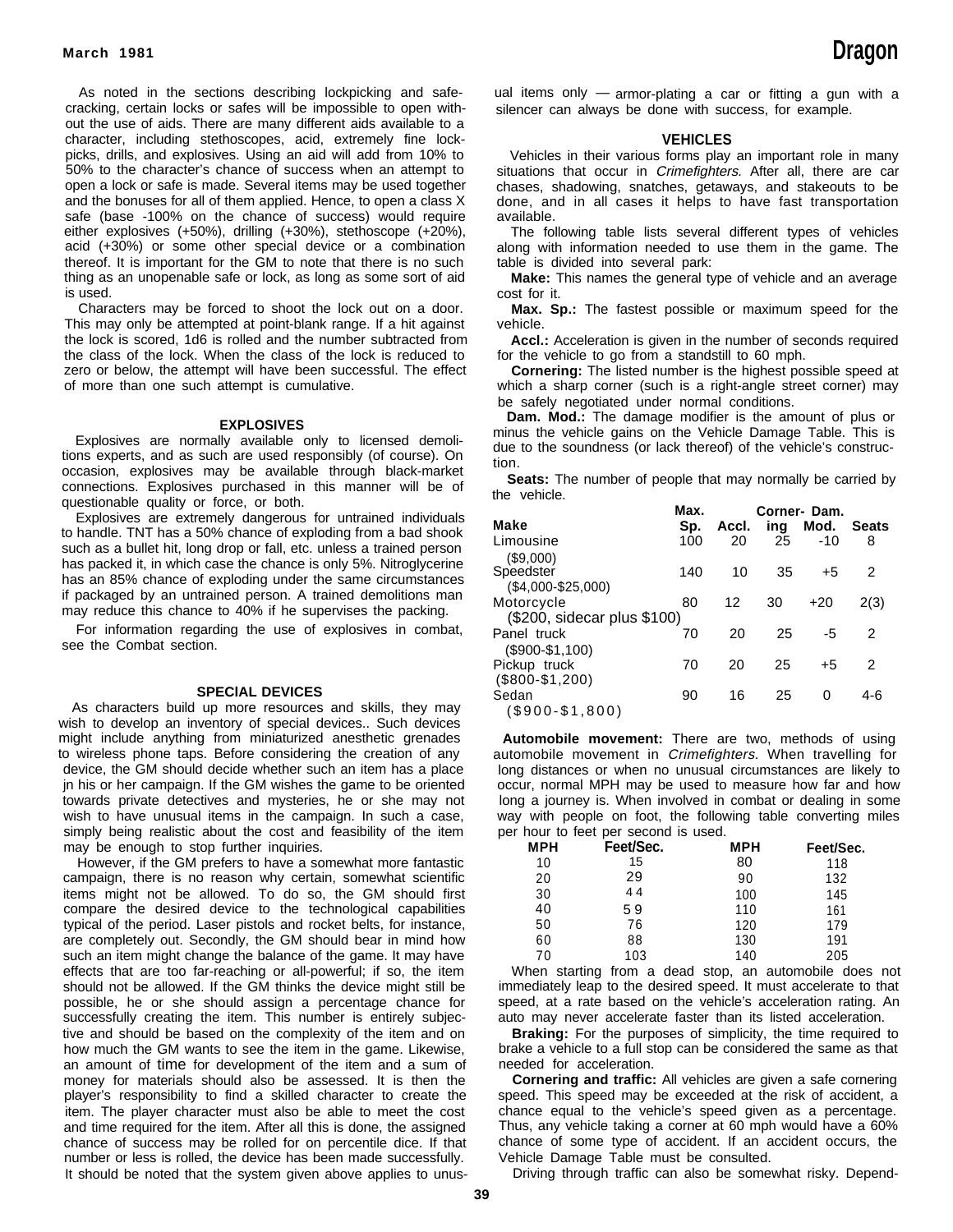

ing on the density of traffic, the safe travelling speed will vary from 20 to 50 mph. The chance of accident for each block travelled in traffic is equal to double the MPH speed of the vehicle, if it exceeds the safe driving limit for the traffic. However, the chance of accident may never be more than 90%.

**Road conditions and driving skill:** The weather can affect the speeds and safety of driving. The following adjustments to the vehicle table can be used:

|                                                   | Rain | Fog            | Snow  |
|---------------------------------------------------|------|----------------|-------|
| Max. Sp.                                          | -20  |                | -30   |
| Accl.                                             | +2   | $\blacksquare$ | +5    |
| Cornering                                         | -10  | -5             | $-15$ |
| Braking                                           | +4   | +2             | +7    |
| بيانا والمستور ومرباومس ومام النبرد وملاءمه عماما |      |                |       |

Note that fog will also reduce visibility.

Driving skill can also alter driving speed and safety. Characters with driving skill are assumed to be of race-car driver quality. In addition, the GM may decide that certain non-player characters have good driving skill, making them useful as getaway drivers. The modifications are given below.

|           | Race-car<br>quality | Good driving<br>(NPC) |
|-----------|---------------------|-----------------------|
| Accl.     | -3                  |                       |
| Cornering | $+15$               | +5                    |

**Vehicle Damage:** Whenever an automobile is involved in an accident, it is necessary to roll on the Vehicle Damage Table for

each vehicle involved. The die roll is modified by adjustments for speed and vehicle type.

| u vunuu iypu. |                      |
|---------------|----------------------|
| <b>Speed</b>  | Modifier             |
| Up to 25 MPH  | $-20$                |
| 26-40 MPH     | -5                   |
| 41-60 MPH     | U                    |
| 61-80 MPH     | $+10$                |
| 81+ MPH       | $+20$                |
|               | Vehicle Damage Table |
|               |                      |

## **Dice Roll Result**

|  | 10 or less Scratched and dented, no other damage |  |  |  |  |  |
|--|--------------------------------------------------|--|--|--|--|--|
|--|--------------------------------------------------|--|--|--|--|--|

- 
- 11-20 Bodywork crumpled (\$10-\$40 repair) Serious body damage (\$20-\$120 repair)
- 46-60 Minor frame damage; all speeds (maximum, acceleration, cornering) reduced by 10%; occupants suffer 0-2 points of damage each. (\$100 repair)
- 61-70 Frame damage; all speeds reduced by 50%; occupants suffer 1-3 points of damage each (\$110-\$160 repair)
- 71-80 Serious collision; auto inoperative, occupants suffer 1-6 points of damage each.
- 81-90 Serious collision; auto inoperative; occupants suffer 2-8 points of damage each.
- 91 or more Auto totalled; occupants suffer 2-20 points of damage each.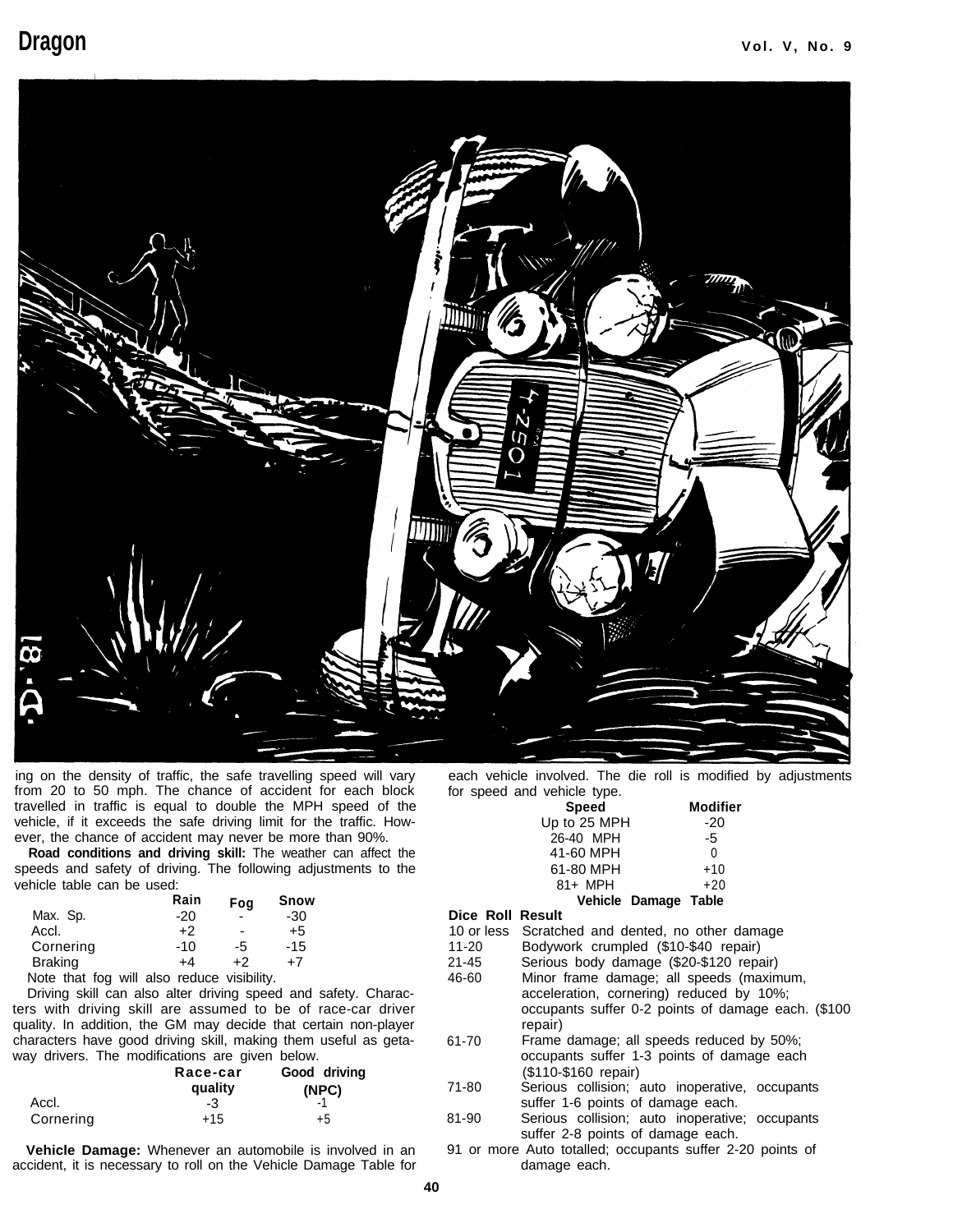#### **POLICE AND THE COURTS**

Crimefighters is a game that relies heavily on the player character's interaction with the police. For those characters acting on the side of the law, it will generally not be difficult to maintain good relations with the police. For those characters who regularly commit criminal acts, are forced to do so by circumstances, or who generally do not care, the law should be considered as a potential (perhaps actual) adversary. When a criminal act occurs (no matter for what reason), the GM must weigh the factors surrounding the act. Were there any witnesses? Would they report the crime? Was a good description obtained? What clues were left behind? After all these factors (and any others) have been judged, the GM must determine a realistic percentage chance for the character's identification or arrest by the police.

When an arrest occurs, either by police accidentally spotting the character or tracking him or her down, the police will not behave like fools. They will take reasonable precautions and will not be inclined to give the character special treatment. Bail may or may not be set (depending on the crime and the whim of the judge) and unless bail is set and can be raised, the character can expect to languish in jail for 1-3 weeks before going to court. Once in court, the guilt of the character should be given a reasonable doubt. If the GM feels the evidence could allow for other interpretations, the character should be given the benefit of the doubt. The GM may wish the player of the accused character to suggest these alternative options. If the character is convicted, a sentence could range from six months to life imprisonment, depending on the severity and cruelty of the crime.

#### **COMBAT**

Combat occurs in any situation where the parties involved can only resolve an issue, or choose to do so, through the use of force. In Crimefighters there are two types of combat — missile and hand-to-hand. In general, combat is short and quick, with the side acting most decisively and quickly getting the victory.

#### **Sequence of combat events**

Although combat is freeform, as in most role-playing games, there is a series of steps that is normally followed.

- 1. Determine encounter distance
- 2. State actions (as needed)
- 3. Determine initiative (first second only)
- 4. Conduct actions in order of occurence
- This sequence is repeated as often as necessary.

**Encounter distance:** In most situations the surrounding conditions will determine the distance at which opponents are first sighted. These conditions include light, amount of space, terrain, and disguises of the people encountered. If there are no obvious limitations, the following random encounter distances may be used:

City: 10-40 feet.

Open country: 10-100 yards.

Woods: 10-100 feet.

People scanning with binoculars will increase the sighting distance by the power of the glasses (i.e., 5x binoculars would be able to sight encounters at 5 times normal distance).

**Surprise:** The greatest modifier to encounter distance is surprise. When an encounter occurs, there is a basic 1 in 6 chance that either party will be surprised. This chance may be altered by concealment or other preparations by one party or the other. Surprise will reduce the encounter distance to 11 to 20 ft. or less unless the location proves to make this impossible or ridiculous. Surprise will also give a bonus of +1 on surpriser's the first-round initiative roll.

**Time:** Once an encounter is determined and the distance calculated, play normally shifts to time used in combat. This time is calculated in seconds. A player will state his or her character's actions, and the GM will calculate the time required

for such actions. The following are times required for typical actions:

Drawing a gun: 4 seconds.

Firing: 1 second.

Swing, stab, lunge: 1-2 seconds.

Other actions such as leaping over tables, opening doors, throwing TNT, tying people up, etc. are left up to the GM to determine the amount of time required.

**Stating actions:** The actions taken by each individual in a group must be declared before initiative is rolled. These actions may be as long or as short as desired: but once an action is stated, the only change that may be made is to cancel it. Therefore, a character might declare, "I draw my gun and fire," while a different character may say, "I overturn the table, reload my revolver, and pop up to squeeze off two shots at the lantern behind them." The first action would take 5 seconds while the second would take 15 seconds. If a character should decide to withdraw or cancel an action, he or she will suffer a delay as explained below.

Whenever a character starts a new action (either after completion or cancellation of a previous action), there is a delay of 1 second before the new action can be started. Hence, players may find it advantageous to state a series of actions, rather than a single one at a time, to avoid this penalty.

**Initiative:** Once actions have been declared and their times determined, both groups should roll d4 for initiative. The side with the higher number is assumed to have gained a small advantage of time, equal in seconds to the difference of the two die rolls. If both groups were to state, for example, that they were drawing their guns and firing (5 seconds) and the initiative rolls were 3 and 1, the sequence of combat would be as follows:

First second: Group 1 starts to draw guns.

Second second: Group 1 drawing.

Third second: Group 1 drawing, Group 2 starts to draw guns. Fourth second: Group 1 has weapons drawn, Group 2

drawing.

Fifth second: Group 1 fires, Group 2 drawing.

Sixth second: Group 1 delay (new action), Group 2 has weapons out.

Seventh second: Group 1 starts new action, Group 2 fires.

If the first round initiative is equal, then all events are assumed to occur simultaneously. If one group is in a position where it has knowledge of its opponents, that group's initiative roll is not taken, but is automatically assumed to be 5.

**Missile combat:** There are 3 steps in missile combat — 1) determining if the target has been hit, 2) finding the locations of any hits, and 3) rolling for damage.

The chance to hit a target is equal to the accuracy of the firing hand (or the best Accuracy, in the case of two-handed weapons) adjusted by the modifiers given below. If the adjusted accuracy or less is rolled on percentile dice, the target has been hit. No matter what the modifiers, if a 99 or 00 is rolled, the firer's gun has jammed. A jam may only be cleared by rolling a one or a two on d6. One such roll is allowed each second.

Missile fire modifiers to accuracy:

Range:

Pistols - Minus 5% per 10 yards of distance.

Rifles - Minus 1% per 10 yards of distance.

Cover: 25% cover - Minus 10%.

50% cover - Minus 25%.

75% cover - Minus 35%.

Movement:

Firer moving - Minus 30%.

Target moving - Minus 10%.

Concealment:

Brush, fog - Minus 10%.

Smoke, darkness - Minus 40%.

Firer prone, steadied - Plus 10%.

Using scope - Plus 5% per power of scope.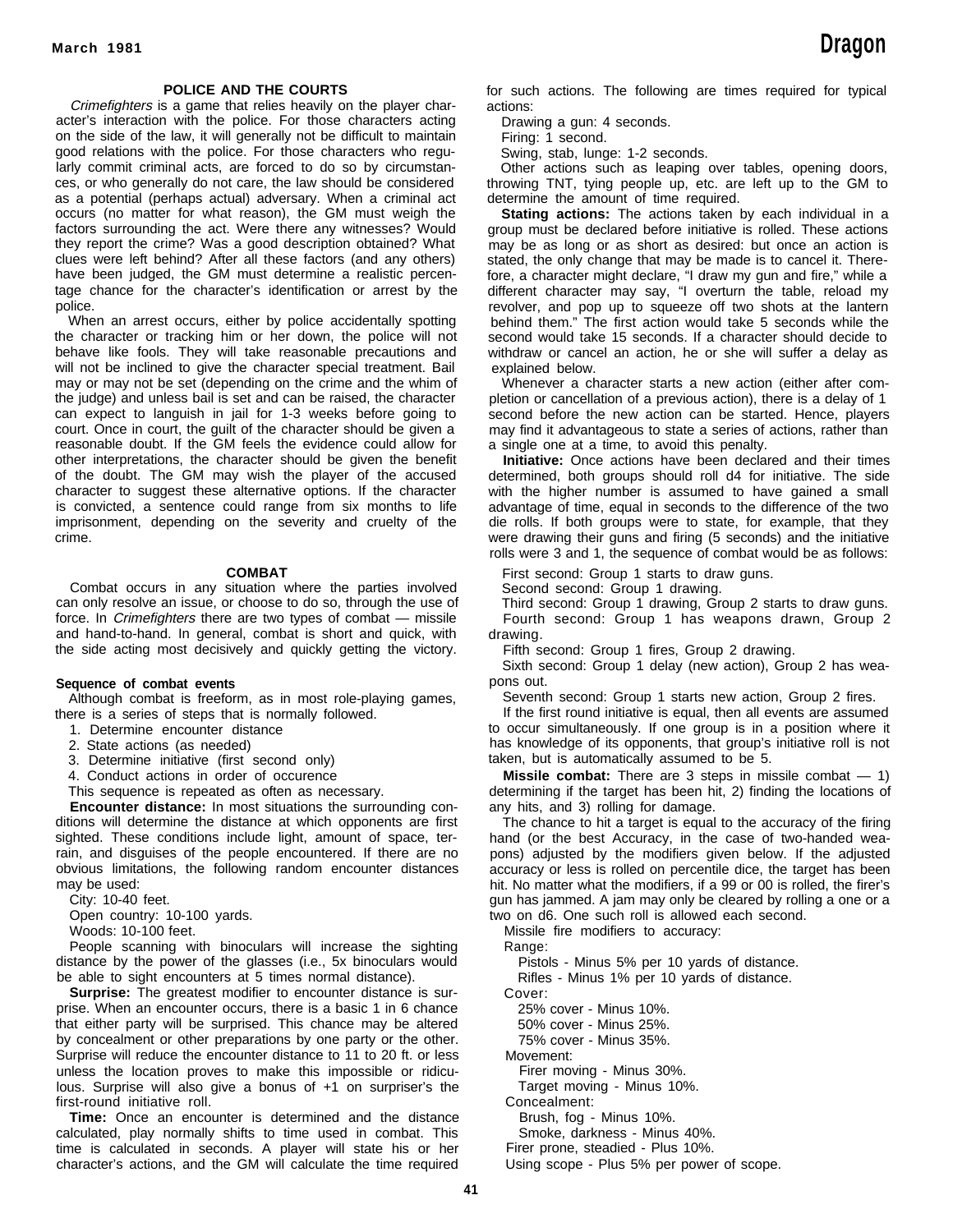## **Dragon**

Successive shots — Minus 10% per shot.

Wounded in gun arm — Minus 30%.

If a hit is scored, the next step is to determine the location of the hit. Percentile dice are rolled and the following table consulted. This table lists the location of the hit, any extra damage done by bullets, and any extra damage done by edged weapons. **Hit Location Table**

|       |                                                         | Edged  |                     |  |
|-------|---------------------------------------------------------|--------|---------------------|--|
|       |                                                         | Bullet | Weapon              |  |
|       | Die roll Location                                       |        | Dam. Mod. Dam. Mod. |  |
|       | 1-20 Left Leg <sup>*</sup>                              |        |                     |  |
| 21-40 | Right Leg*                                              |        |                     |  |
| 41-75 | Abdomen/Chest                                           | $+2$   | 0                   |  |
| 76-85 | Right Arm/Shoulder                                      | 0      | $+1$                |  |
| 86-95 | Left Arm/Shoulder                                       | 0      | $+1$                |  |
| 96-00 | Neck/Head                                               | -4     | $+2$                |  |
|       | $\sim$ $\sim$ $\sim$ $\sim$ $\sim$ $\sim$ $\sim$ $\sim$ |        |                     |  |

\*See movement section for effects.

To determine the damage done from a missile weapon, roll the die or dice indicated on the Weapon Table, adding any modifiers from the table above. This total with equal the hit points lost by the target from that attack.

**Incapacitation:** If a character loses half or more of his or her original total of hit points in a single attack, there is a 70% chance that the character will be incapacitated. If this does occur, the character may not move or take any action until he or she receives medical attention.

**Hand-to-hand combat:** Hand-to-hand combat obviously can only occur when characters are adjacent to each other. The percentage chance of successfully hitting an opponent is the average of the character's Physical Power and Agility (rounded down), adjusted by any of the modifiers given below:

| Attacker held:        | $-40%$ |
|-----------------------|--------|
| Blackjack:            | $+5%$  |
| Brass knuckles:       | $+5%$  |
| Darkness, fog, smoke: | $-20%$ |
| Defender held:        | +50%   |
| Fencing skill (when   |        |
| using sword):         | $+10%$ |
| Judo skill:           | $+10%$ |
| Knife:                | $+5%$  |
| Sword:                | $+15%$ |
| Wounded (half hit     |        |
| points or greater):   | -10%   |

When an attack is made without an edged weapon, the damage done is rolled on the die nearest the character's Physical Power (rounded down). Thus, a character with a Physical Power of 95 would roll 1d8 for damage. There is no chance for incapacitation, nor is there any hit location.

**Edged weapons:** When a hit is scored with an edged weapon, the procedure reverts to that used for missile combat. First the hit location is found and then the damage is rolled, modified as required. Attacks from edged weapons can cause incapacitation.

**Wounds and recovery:** In Crimefighters, there are two types of wounds; both may disable a character in combat. The two types of wounds are those received from missile combat and edged weapons, and those otherwise received in hand-to-hand combat. Each should be recorded separately. Putting characters out of action from wounds occurs in 3 different ways:

1) If the wounds received from missile or edged weapons equals the character's current hit points, that character is dead.

2) If the wounds received from hand-to-hand combat equal the character's current hit points, that character is unconscious for 5-30 minutes.

3) If the combined total for both categories of wounds equals the character's hit points, the character is unconscious for a number of hours equal to the extent of the missile/edged weapon wounds.

Wand-to-hand combat wounds or losses to attributes may be recovered at the rate of 1 hit point per hour of rest. Missile/edged

weapon wounds are recovered at the rate of 1 hit point for every two days of rest.

Finally, unlike most role-playing games, missile/edged weapon wounds in Crimefighters can become more serious if they are not tended to. One hit point per hour will be lost until such wounds are treated by a trained medical person. Furthermore, characters who engage in strenuous activity before being totally healed from missile/edged weapon wounds will also lose one hit point per hour of activity.

| Weapons Table                         |               |                          |                |                         |  |  |
|---------------------------------------|---------------|--------------------------|----------------|-------------------------|--|--|
| Reload No. of Shots/                  |               |                          |                |                         |  |  |
| Weapon                                |               |                          |                | Rate Rounds sec. Damage |  |  |
| BAR                                   |               | variable                 | $\overline{2}$ | $2 - 12$                |  |  |
| Beretta                               |               | 7                        | 1              | 1-8                     |  |  |
| Blackjack                             |               |                          |                | 6+ normal strike        |  |  |
| Brass knuckles                        |               |                          |                | $-2$ + normal strike    |  |  |
| 45. Colt                              |               | 7                        | 1              | $2 - 8$                 |  |  |
| Lee-Enfield rifle                     | ⅓             | 5                        | 1              | $2 - 12$                |  |  |
| Mauser 1912*                          | ⅓             | 10                       | 3              | $2 - 8$                 |  |  |
| 38. Smith & Wesson                    |               | 6                        | 1              | $1 - 8$                 |  |  |
| Springfield rifle                     | ½             | 5                        | 1              | $2 - 12$                |  |  |
| Switchblade                           |               | $\overline{\phantom{0}}$ |                | $2 - 5$                 |  |  |
| Sword cane                            |               |                          |                | $2 - 7$                 |  |  |
| Thompson SMG                          | $\frac{1}{2}$ | 50                       | 3              | 2-9                     |  |  |
| Webley & Scott                        |               |                          |                |                         |  |  |
| Mk. VI                                |               | 6                        | 1              | $2 - 8$                 |  |  |
| 38. Webley                            |               | 6                        | 1              | 1-6                     |  |  |
| 32. Webley                            |               | 6                        | 1              | 2-5                     |  |  |
| *This weapon jams an a roll of 95-00. |               |                          |                |                         |  |  |

**Thrown weapons:** Certain weapons, either purchased or improvised, may be thrown by characters in combat. These include knives, rocks and other weapons or opportunity. The chance for determining a hit is the same as with other missile weapons, except that the following accuracy modifiers are used instead of those similar ones listed in that section, Range:

Rocks, knives, etc.: Minus 10% per yard of distance.

Movement: —

Thrower moving: Minus 40%.

Target moving: Minus 15%.

Further determination of hit location, damage and incapacitation will depend on the type of weapon used. Edged weapons always use all systems given above, while blunt weapons (rocks or thrown clubs) use only the determination for damage.

**Grenades:** Unlike many other weapons which need to hit on target, grenades need only land in the general area of the victim to have effect. Therefore, all range modifiers to Accuracy are ignored when grenades are used (although alI others apply). The maximum distance a character may throw a grenade is equal to his or her Physical Power minus 10, expressed in yards. A character with a Physical Power of 86 would be able to throw a grenade 76 yards. A "to hit" roll is still made based on the Accuracy of the throwing arm (without range modifiers), and a successful hit indicates that the grenade has fallen 1-10 feet from the desired target. A miss will mean that the target was missed by 4-9 yards in a random direction. ln situations where a character is virtually certain to be able to place the grenade in the desired location, no '"to hit" roll is required; the attempt is assumed to be successful unless prevented for some reason.

Grenades are assumed to have a 5-10 second delay after activating and before exploding, the exact amount of time to be decided by the GM. A fragmentation grenade will do 3-24 points of damage to all people within a five-foot radius of the blast, and 3-18 points to those who are from 5 to 15 feet away from the blast.

**Other explosives:** Throwing TNT is treated in the same manner as a grenade, except that the character must select a fuse length (given in seconds of burning time) for the stick or bundle. Characters without demolitions skill will be off on the timing of the fuse by plus or minus 1-5 seconds. If an unskilled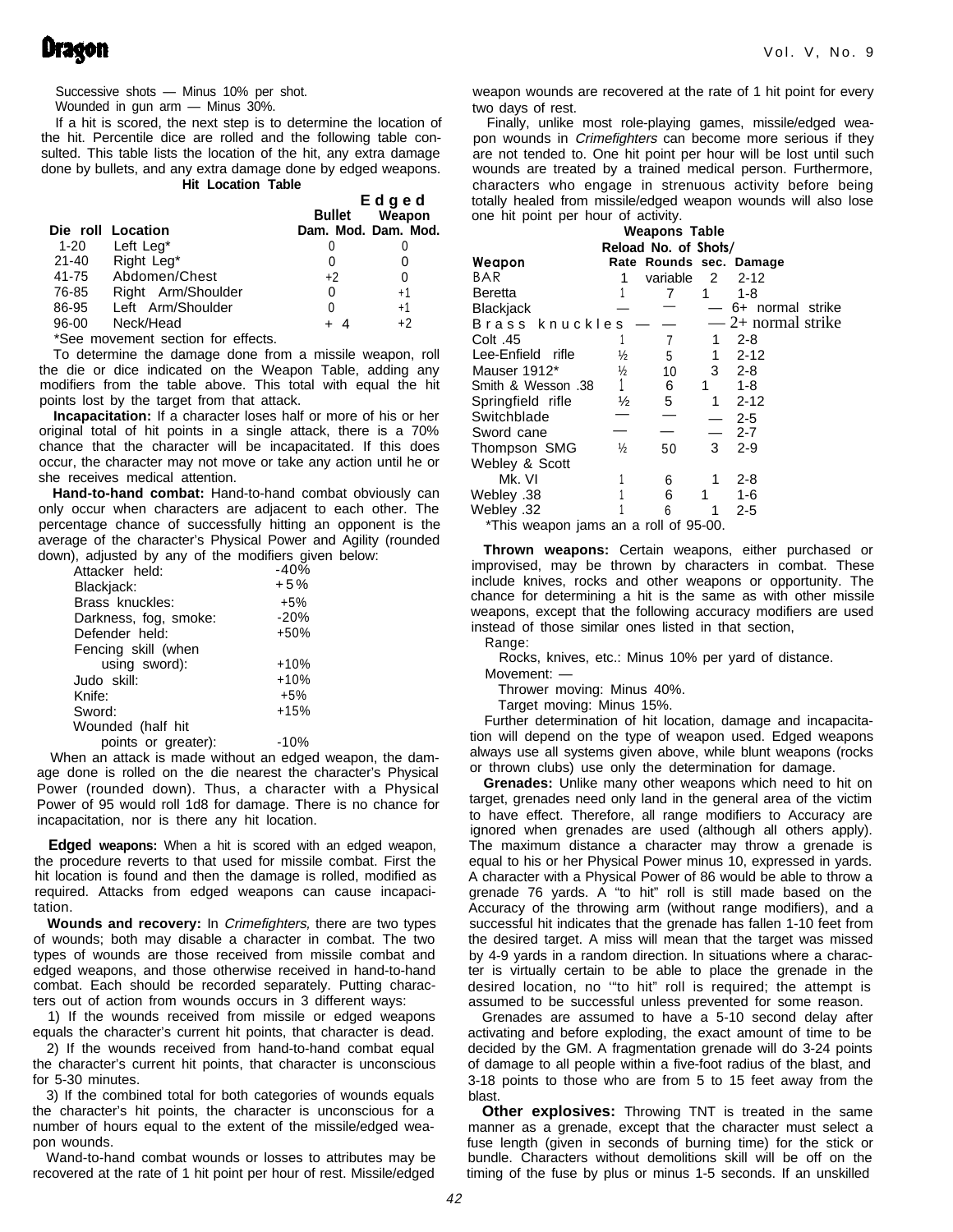

player selects a six-second fuse, he or she may have it explode one second after lighting it, or as long as 11 seconds later. A skilled demolitions expert will have an inaccuracy of only 1 second maximum (perhaps zero). A single stick of TNT will do 1-10 points of damage to all within a five-foot radius, and 1-6 points to those from 5 to 15 feet away,

Nitroglycerine explodes on contact when thrown and is treated as a thrown weapon for determining a hit. Nitro will do 1-10 points of concussion damage per ounce to all within five feet of the point of contact. Using larger quantities of TNT or nitroglycerine will increase the radius within which the blast will cause damage, and perhaps might also add to the damage caused. Such matters should be determined by the GM as the situations arise.

#### **DRUGS, POISONS AND ACIDS**

Drugs may be administered by any character with medical skill, or in some cases, by any character with opportunity. There are many types of drugs available, so instead of listing specific drugs and their effects, the following general types and results are given. From these, the GM may devise any reasonable single type or combination of types to be a specific drug.

**Unconsciousness:** Drugs which produce this effect may be used by any character. if the victim fails to roll less than or equal to the average of his or her Physical Power and Willpower, he or she will be unconscious for 2-8 hours.

**Euphoria:** This type of drug will bring on a condition similar to extreme drunkenness. The victim must roll as explained under unconsciousness. Failure to make this roll will result in the character's Mental Aptitude, Willpower, Accuracy Right, Accuracy Left, and Agility being reduced by 50%. This condition will last for 1-4 hours.

**Stimulant:** When this type of drug is administered by a character with medical skill, unconscious charactsrs may be revived. Otherwise, the drug will negate the one-second delay normally

caused in combat when a new action is declared, reduce Willpower by 10 points, and cause the loss of one hit point (treat as a hand-to-hand combat wound for recovery). A stimulant will last for 10-60 minutes.

**Hallucinogen:** This drug will cause characters to see things that are not really there, or mistake normal things for wild and fantastic visions. As such, the GM should feel free to describe any number of improbable sights, giving no indication of what might be real or false. A victim must roll less than equal to his or her Willpower to avoid the effects of this drug. Otherwise, the drug will last for 1-6 hours.

As mentioned before, drug types may be combined so as to do several different things. Euphoric stimulants or hallucinogens leading to unconsciousness are two possibilities. When drugs are combined, die rolls (if any) for the success of each particular effect must be made and the results of that type applied if the roll is failed.

**Poison:** The result of poisoning a character is simple; unless the victim resists the poison or finds an antidote, he or she will die. A character's chance to resist a poison is 30% plus another percentage point for every hit point the character has; e.g., a character with 15 hit points has a 45% chance of not dying from a poison. Should the character successfully roll to resist the poison, he or she will still lose half of his or her current hit points when the poison takes effect. The major difference in types of poison is the amount of time required to take effect. Extremely fast poisons will work in 15 seconds, while others might take hours. The GM should note the amount of time required for the poison to take effect. If the character is able to receive an antidote before that time is reached, the poison in his or her system will be rendered harmless.

**Acid:** Although seldom used, acid may sometimes come into play in combat situations, primarily from fiendish traps or mad acid throwers. An acid attack will do damage to a character of a pre-set amount according to the strength of the chemical used.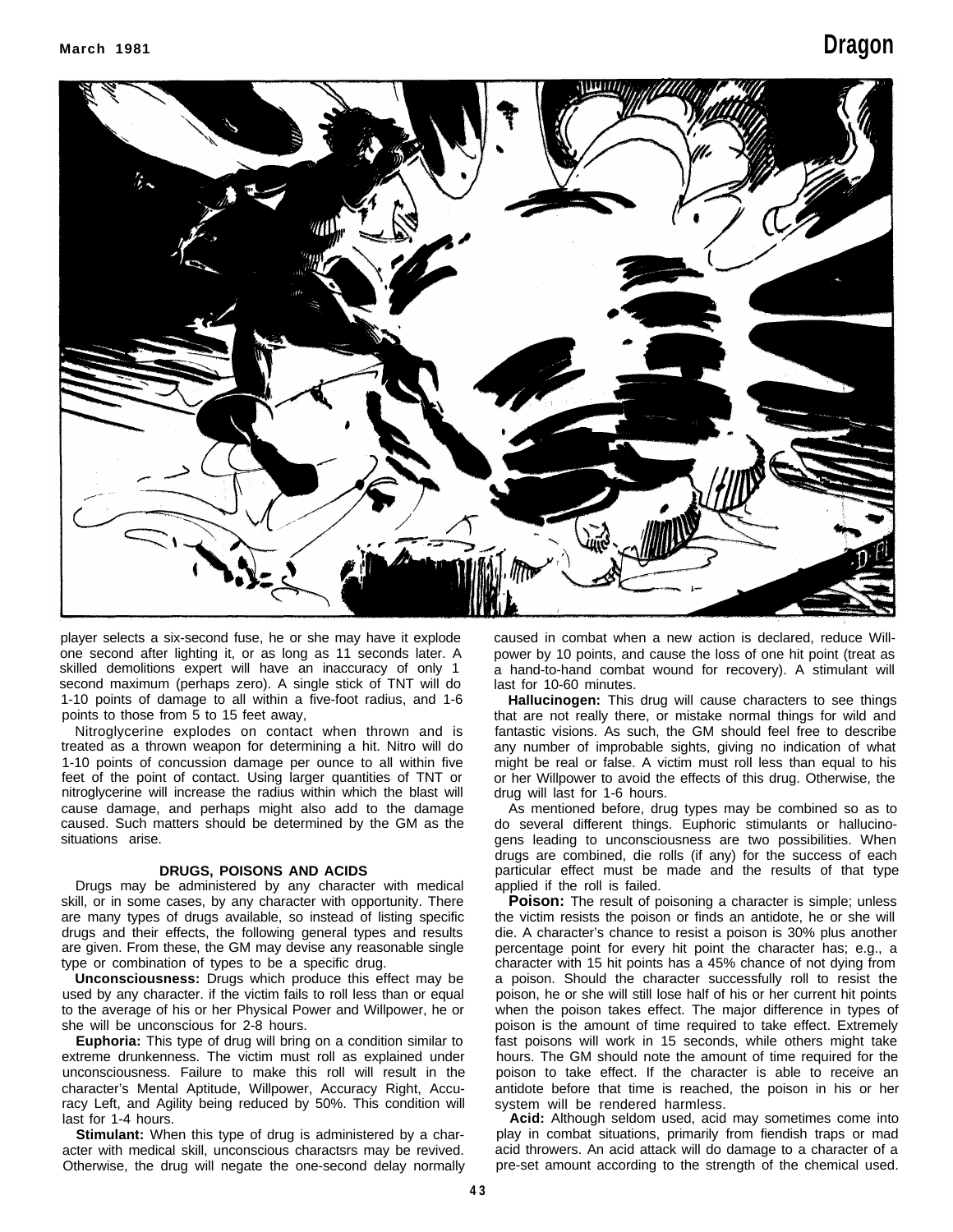A weak acid would only do 1-3 points of damage, a moderate one 1-8 points, and a strong acid 1-12 or more. Attacks using acid should also, be checked for hit location, as. hits to the head/neck area will reduce the character's Presence by the power and wealth, the GM should be prepared to accommodate number of points of damage caused by the attack. (As an the players' desires. The following list offers optional rule, the GM may wish to allow a 1 in 20 chance of an interesting cases: acid attack actually increasing the character's Presence.) Stop a blackmailer;

#### **AWARDING EXPERIENCE POINTS** Break up a racket;

Upon the completion of a mission or part of one, the GM may Uncover a corrupt city official; see fit to assign experience points to the player characters. There are three different categories for assigning experience points: Guard important documents or an invention;

**1) Mission success:** As a subjective judgment by the GM, 1-10 Prevent the death of a crusading editor; points may be awarded on the basis of success and difficulty of Stop a ring of smugglers; the mission. Thus, all missions or cases would be worth at least Recover some stolen gems; one point; a highly dangerous but unsuccessful mission would lnvestigate a murder;<br>be worth 5 points; and a moderately dangerous but highly Protect a foreign diplomat: be worth 5 points; and a moderately dangerous but highly successful case would be worth 6 or 7 points.

**2) Criminals overcome and goods recovered:** Experience points equal to half the hit points of all criminals captured or killed should be given to the players, but only if those criminals constituted a threat to some person or thing. Experience should also be given for cash items recovered, equal to 10% of the accustomed to the unfamiliar systems in the game and to allow dollar value of the item. The GM should limit the amount of this award if the item recovered is of great value,

**3) Bonus points:** The GM may assign bonus points to those characters who used their skills in an exceptional manner or ture —such as finding a missing person, who ends up dead, and demonstrated great insight. Such bonus awards should never then investigating the murder to clear your client who has been total more than 10 points per adventure. The state of the crime. Villainous characters may often use the

accumulating negative experience points. Such points are make a short list of the important characters that will be automatically subtracted from any positive experience points a uninvolved. Not all of the people the players will have contact with character has, in the following order:

1) Experience points not yet applied to a purpose.

2) Experience points applied to investments.

3) Experience points applied to new mysterious powers.

If none of the above situations apply, the negative points are saved until positive points are earned.

If a player wishes, he or she may choose to accumulate negative Experience points. To do so, he or she must clearly announce to the GM his or her intention. Thereafter, the player may not change his or her mind. Once the decision is made, the character may use negative points in the same manner as positive experience points. The acquisition of positive points will cause the character to suffer the losses already explained above, just as if they were negative points being applied against a positive point total.

Negative points are awarded in the same manner as previously given, except the motives of the character earning negative points are generally evil or selfish. The following categories are used for awarding negative points:

1. Missions

2. Innocents or crimefighters harmed or overcome

- 3. Items stolen
- 4. Bonus points

#### **DESIGNING AN ADVENTURE**

Unlike many other role-playing games, Crimefighters does not generally center itself around a single place of adventure that may be used several times. instead, action in the game relies on the creation of a "case," or scenario, and the characters' efforts to solve the case or perform the assigned task. Therefore, it is useful for the GM to prepare ahead of time what the sequence of events will be, what the plot of the case is, who will be involved, and what locations are likely to be used. These can be broken into a series of steps that, if followed, will reduce the difficulty of setting up.

**1) What will the case be?:** Depending on the roles players in

the campaign wish to pursue, there are many options open to the GM. If characters are hard-boiled private eyes, racketeers, adventurers seeking to destroy evil, or master villains after the players' desires. The following list offers suggestions for

Clear a person of a frame-up (possibly a character);

Prevent a kidnapping or rescue a kidnap victim;

Expose a massive stock swindle;

Keep spies from sabotaging an important defense plant; Find a missing person;

Infiltrate a criminal's organization.

Initially, it is suggested that only one particular case be used at a time, to allow both the GM and the players to become the characters to get a little power and ability. As players and characters become more experienced, several cases can be intertwined to create a more challenging and exciting adven-**Negative experience points** reverse of many of the suggestions given above.

It is also possible to lose experience in Crimefighters, by **2) Who is involved?:** After deciding on a case, the GM should need be listed here, but those important to the case should be. Along with the name of the character should be a short description of what the person is like and what he or she has to do with the case. Statistics on the character may also be given if they are needed.

For instance:

Maggie Armbrewster: Hires players to find missing boyfriend, actually wants him because he made off with stolen stocks. Pretty redhead, appears upset and weepy, but will murder if necessary. Carries a Webley .32 in purse. Accuracy Right — 45.

**3) What will happen?:** A sequence of events is the next step in preparing the case. This is much like the plot of a story and will help the GM keep track of what is supposed to happen. This listing may be as brief or as detailed as the GM is comfortable with. The following two examples give both simple and detailed versions of a sequence of events:

1. Strange man arrives at character's door, bleeding from several wounds. Dies before saying anything. Carries scrap of rare Asian palm.

2. Man watching apartment, will follow any who leave; makes phone call from lobby.

3. Apartment broken into and body stolen. Rooms ransacked. (If character does not leave, body turns yellow-green and several thugs attempt to break in and steal body.)

The same sequence in a more detailed manner might go as follows:

1. Harold Weingould arrives at the door of character's apartment and rings the bell several times (or knocks on door). Ringing stops, and when character opens door, Harold's body falls inside. He has been shot several times, through the chest and shoulder. He is wearing a topcoat over what appear to be ragged pajamas. He attempts to speak and stand, but dies before doing so. As he dies, he thrusts out of his hand, in which is clutched a scrap of a green plant leaf.

2. Within five minutes of the death of Harold Weingould, Tommy Snip-Nose will arrive at the apartment. He will not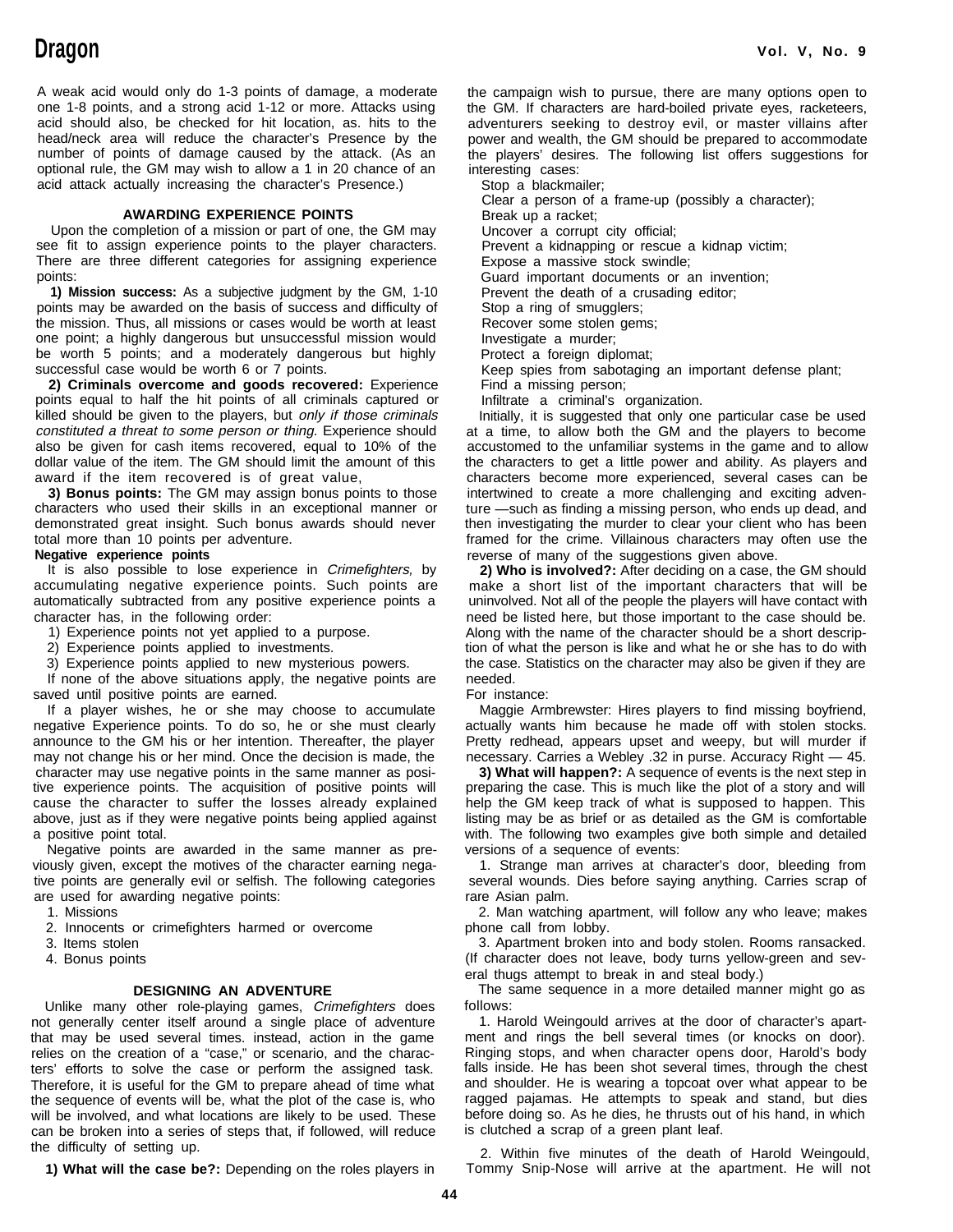

reveal himself, but will try to listen at the door. If the character calls the police, Tommy will use a small canister of gas to fill the room with an unconsciousness drug. He will then pick the lock and, using a gas mask to protect himself, remove the body. If Tommy hears no sound in the apartment, he will pick the lock and attempt to remove the body. If the character leaves while Tommy is around, he will tail the character, stopping only long enough to call for some thugs to get the body out of the apartment.

As can be seen, the shorter version is faster to write and design, but requires that the GM improvise more. It is suggested that until the GM is confident of his or her ability to handle the many different things characters might do, a detailed sequence of events should be designed.

**Random Encounters:** To add interest when characters are moving around or not actively engaged in an important event, random encounters may be created by the GM. Unlike wandering monsters in other role-playing games, random encounters are not normally dangerous. Typical encounters on a street might be with drunks, policemen, pickpockets, con artists, toughs or common citizens. In some situations random encounters can be dangerous, especially when a character is in a place where he or she should not be. No random encounter tables are provided, as the type of encounter will depend on the location and situation the characters find themselves in.

The chance for an encounter will also vary greatly from place to place. In heavily congested areas, the chance is 1 in 6. In a moderately crowded area, the chance is reduced to 1 in 10, and on an almost-empty street late at night, the chance becomes 1 in 20. Again, the GM must make the final determination.

How a randomly encountered person will react to a character depends on the encounter reaction, unless the GM has made some determination ahead of time. To determine the reaction, roll percentile dice and consult the table below:

## **Encounter Reaction Table**

## **Dice roll Attitude (possible actions)**

- 1-5 Hostile (Attack, flee, or obviously avoid)
- 6-30 Unfriendly (Verbally harass, avoid, ignore)
- Disinterested (Ignore, answer minor questions)
- 71-85 Helpful (Answers questions, gives directions)
- 86-95 Friendly (Answers questions, speaks to)
- Actively friendly (Will do small favors, deliver messages, call the police)

00 Heroic (Will risk own safety to assist character) **Modifiers to dice roll:**

Person is threatened: -50

Person is criminal: -15

Dangerous situation: -10

Player character's Presence is 71-85: +5

Presence is 86-95: +10 Presence is 96-00: +20

**Using Presence in place of the Reaction Table:** Any time the character has sufficient Willpower to use Presence, such an attempt may be made. The character announces the attempt and then rolls percentile dice. This is compared against the character's Presence modified by the plus or minus difference of the encounter's Willpower and the first 3 modifiers on the Encounter Reaction Table (Person threatened, criminal, dangerous situation), if they apply. If the percentile roll is equal to or under the modified score, the encounter has been affected by the character's Presence. Encountered persons so affected will automatically act on any command given by the character, provided it will not lead to their death or harm. Examples of the use of Presence are to extract information from captured criminals, quickly command innocents to get to a place of safety during a combat, or get the attention of an important official. The effect of Presence on the encounter is very short-lived and may only be used to give one command.

**Animal encounters:** Certain animals may be encountered during the course of play and some may become involved in combat. The format used for giving animal information is given below, for a sample guard dog:

Hit Points: 5 Hand-to-Hand Combat: 70 Damage: 1-4 Defense Minus: -15 Speed: 30 ft./sec. Other animals may be created by the GM as needed.

#### **AFTERWORD**

These rules are not complete, nor are they intended to be. Many sections were dropped from the original outline, including rules for airplanes, swimming, more weapons, security devices, special gadgets, exotic adventures, and more detailed contacts. As such, these (like so many other things) are left to the GM to design. The GM is encouraged to put his or her creativity into the game and mold it into the form he or she wants.

Some persons may complain that the rules are not realistic, or are not detailed enough. The intention of this game was to not create a great deal of burdensome detail. The game should be fun and not too difficult to play. The most important fact is that the GM and the players enjoy what they are doing.

The author would be interested in hearing any responses or suggestions that readers might have for Crimefighters. Please be aware, however, that totally negative criticism usually accomplishes little. Those who write should offer constructive suggestions for how things might be improved.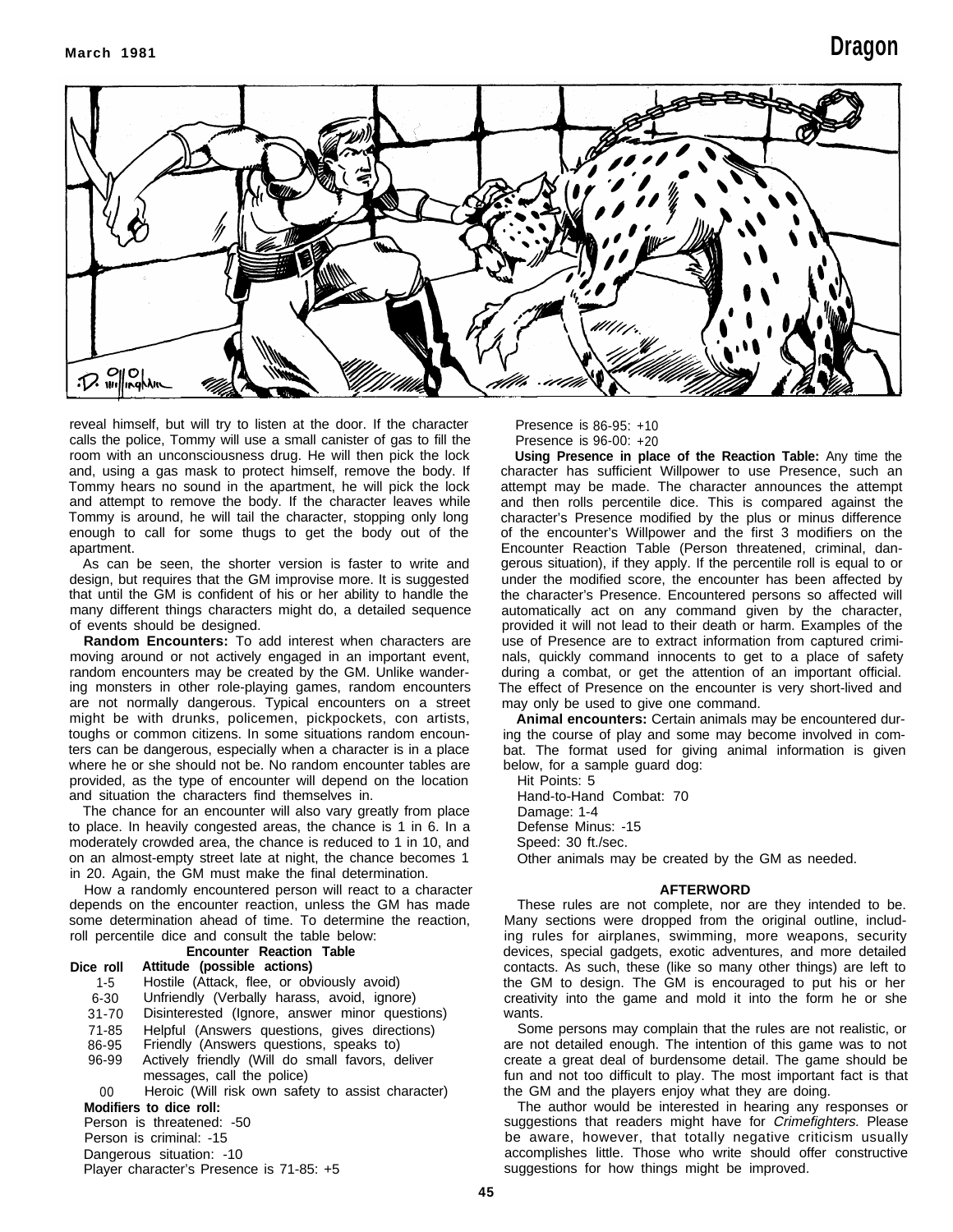## THE CASE EDITOR'S ENVELOPI OF THE

This is a sample adventure designed for use with the Crimefighters rules. The adventure will demonstrate several different ways to handle various aspects of an adventure as well as how to design an entire adventure for the game.

This adventure is best suited for 2-3 players of beginning characters, composed primarily of pragmatist and defender experience types. If more characters are involved, the GM may wish to increase the numbers and firepower of the opponents they will face. If the GM feels that the characters are weak or the players inexperienced, an off-duty policeman or private investigator may be added to the numbers as an NPC. This character should be controlled primarily by the players, the GM only taking control in crucial situations.

The adventure is divided info three sections: a description of the main NPC's, a listing of the sequence of events, and a section of maps and keys for the main events. The GM is advised to read all the sections, altering what he or she feels is necessary, before commencing with play. Furthermore, the GM may wish to place the adventure in some real location instead of the fictitious city where it is set. New York, Los Angeles, Chicago, or San Francisco are all suitable. To place the adventure in a city, the GM should obtain a street map of the city and locate the encounters on it. A ruler may be used to measure distance travelled (compared against the scale of the map), if the map is not clearly gridded. If the GM does not wish to use a real city, he or she may design an imaginary city that may be used for further adventures.

#### **CAST OF CHARACTERS**

**Louis Portmander:** This man is the city editor of the Morning Paper and is concerned about his leading investigative reporter, Thomas Ripton. Portmander will be brusque and efficient and will want to get a story out of whatever occurs. He is bulky and strong, easily argumentative and violent if provoked.

**Thomas "Tommy the Ripper" Ripton:** Top reporter of the Morning Paper, he has purposely dropped out of sight because of the knowledge he has about Jack Tsein's activities. He will wish to remain undercover at all costs, but will want to have a go-between so that he may file stories with the paper. Ripton is lean and wiry, not very strong, but quick and capable. He carries a .38 Webley in his coat pocket. Accuracy Left — 39.

**Jack Tsien:** This Chinatown gang leader (commonly known as China Jack) is the head of a drug racket in the city. He has a great deal of influence on the underworld, particularly in Chinatown. He also has connections within the Golden Phoenix Tong and uses them for shadowing and assassinations. Currently, he and Albert Magnus are working together to obtain the formula for Professor Welburton's experimental drug. Tsien is tough and heartless and will kill any person who might cross him or get in his way. He also has plans to rub out Magnus once his usefulness is finished. He carries a .45 pistol in a shoulder holster and a razor in his boot. Accuracy Right — 74; Hand-to-hand — 68; Damage  $-1$ -6.

**Professor Welburton:** This chemist, while trying to improve anesthetics for surgery, accidentially discovered a drug that will induce a zombie-like state in the user. Fearing the effects of this drug, Welburton intends to sell it to the government after he has developed a process to refine it further. He is a harsh and somewhat greedy man, little concerned for those around him. Recognizing and fearing that he could lose his fortune if he were robbed, he now carries a .32 pistol in the pocket of his lab coat. Accuracy Right — 24.

**Albert Magnus:** Magnus formerly worked as an assistant to Professor Welburton and was with him when the accidental discovery of the zombie drug was made. Seeing his opportunity to get ahead, Magnus stole the small quantity of processed drug that, existed, but failed to get the formula. He took the drug to China Jack and proposed a business deal. He has had some misgivings about the arrangement and may be persuaded to double-cross Jack, if he can gain something in the process. Magnus is somewhat athletic and handsome, but likes to lead a dissolute and spendthrift life. Tsien recently paid him and with the money, Magnus has been doing the town. He carries a Mauser under the seat of his car. Accuracy — 54.

#### **SEQUENCE OF EVENTS**

**Event #1** The characters will be approached at their homes or apartments or at their offices by Louis Portmander. He has an envelope to deliver to them and also wishes them to accompany him. The note in the envelope reads:

"Mr. Portmander will be in need of assistance, possibly in the near future. I understand from friends that you can be trusted. Please accompany him to the statue of General Lee in Washbark Square. Be there at 11:00 tonight. Signed: R."

If questioned, Portmander will describe receiving a letter in the afternoon mail. The letter contained a note asking him to be at the square at 11 p.m., but to first deliver the second envelope to the characters. If questioned concerning "R", he will not be very precise. He knows several persons whose names begin with R, but none of them would be likely to send such a note. If pressed to name any of these people, the GM should make up several names and occupations, slipping in Ripton's name at some point. Ripton has not been around the office for several days, but Portmander will not consider this unusual enough to mention, unless questioned specifically about it.

If the characters agree to go with Portmander, they will be shadowed by a member of the Golden Phoenix Tong. There is a 20% chance that the characters (as a group) will notice the shadow (+10 for characters with the special ability of sight). The tong member will follow on foot unless the characters take a car (Portmander will offer the use of his), in which case the shadow will be picked up by a dark blue sedan. Should the characters attempt to lose the sedan, use the Street Map provided. Statistics of those in the car are:

|          |    |     | Acc. R. H-t-H Dam HP Weapon |
|----------|----|-----|-----------------------------|
| Shadow:  | 77 | 45. | 1-4 10 S&W .38              |
| Driver:  | 45 | 74  | 1-6 8 Colt .45, Good driver |
| Thus, 1: | 66 | 73  | 1-6 12 Thompson SMG         |
| Thug#2:  | 64 | 92  | 1-8 11 Mauser 1912          |

#### **Event #2**

When the characters arrive at the square, there will be no one in sight. Surrounding the square are several businesses, most of which are closed for the night. The only ones open are two restaurants, catering to the late shift trade. The entire area is gloomy and dark.

If the characters have not lost or noticed the tail by now, the car will park about a block away, out of sight. The shadow will get out of the car and move to the corner to watch the characters.

After a short period of waiting, Ripton will step out of one of the diners (from where he has been watching) and start to move across the square toward the characters. As soon as this happens, the shadow will signal the tailing car. It will start up and drive around the corner with its lights out. The distance from the corner to the square is 300 feet. On a roll of 1 or 2, Ripton will not be concerned about the approaching car, either because he does not notice it or does not care. In this case, the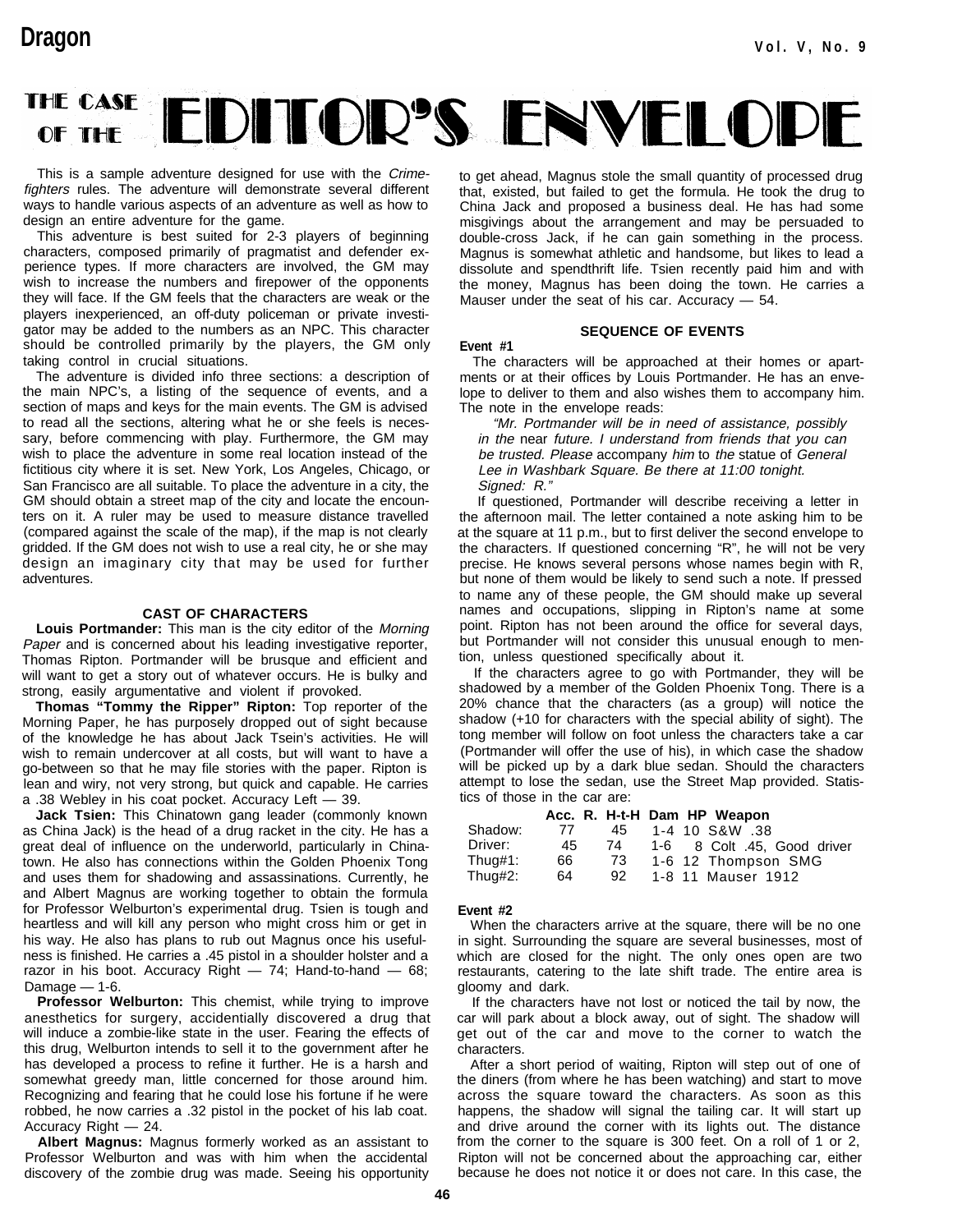driver of the car will attempt to run Ripton down, doing 3-30 hit points of damage. If the car is noticed, the occupants will begin firing, primarily at Ripton and then at those who fire back at them. The car will screech to a stop across the square and the thugs will engage in a shootout until either Ripton is killed or incapacitated or two or more of their party is killed or incapacitated. In either case, the remaining thugs will then attempt to leave the scene of the crime. If they are not followed, nothing more will happen. If pursued, they will try to lose the characters. The GM should use the Street Map for the running gun battle/ car chase.

All the thugs are oriental in appearance. If searched, each will have from 1-20 dollars, ammunition, and weapons. None will have any identification. The shadow will also have a sales receipt from a tea shop (China Jack's headquarters) in Chinatown. Ripton will have notes on him revealing that some gang (unknown) is after a formula belonging to Professor Welburton, The professor's address will be on the sheet. If Ripton is alive, he will file this story with Portmander and then leave. If the characters ask him, Ripton will accompany them to the professor's home. However, Ripton will be going to get a story, not to help.

#### **Event #3**

(Note: If characters decide to go directly to the tea shop, skip this event. In such a case, the robbery may be assumed to be successful.) If the characters go directly from Event #2 to the professor's home, they will arrive just in time to hear the sound of shots being fired from the laboratory. The GM should consult the map of the professor's home for further details concerning the layout of the grounds. The characters will be assumed to have arrived near the front gate unless they specifically state that they are going to find some other entrance,

Parked near the back gate is an empty speedster, while further down the block is a panel truck. The speedster belongs to one of the neighbors and is there to provide a distraction for the characters. In the panel truck is the getaway driver for two thieves, who are currently robbing the professor's home. (Driver: Acc. L  $-$  47; H-t-H  $-$  58; HP  $-$  7; Beretta and switchblade, race car quality driver)

On the grounds are the two other thieves  $(\#1: Acc. R. - 57;$ H-t-H — 48; HP — 4; #2: Acc. R. — 48; H-t-H — 58; Dam — 1-6; HP — 5; Webley .38; wounded in right shoulder). When the characters arrive, the thieves will just be leaving by the laboratory door. The will move at top speed toward the panel truck and then will leave the area unless detained by the characters.

In the laboratory, unconscious on the floor, is Professor Welburton. He will be able to describe (once revived) how, upon entering his lab, he discovered two men going through his safe. He fired at one and thinks he may have hit him. He was then knocked unconscious by the other thief.

If the characters should ask who is responsible for the crime, the professor will suspect Alfred Magnus, his former lab assistant. Magnus was dismissed after a suspicious theft occurred. The professor will be able to provide an address if requested, for Magnus.

A search of the grounds will yield the discovery of bloodstains (from the wounded man) and a curious-looking oriental pendant, If this pendant is examined by someone with archeological skill, he or she will be able to identify it as an ancient secret seal of the Golden Phoenix Tong, Characters may use contacts to attempt to learn the location of this tong's headquarters.

If the thieves are captured, each will have 1-10 dollars on his person and a pendant as described above. They will refuse to talk under normal circumstances or torture, They do know the location of the tong headquarters (the tea shop), If set free, they will attempt to lose any person following them into Chinatown.

If the thieves escape, the formula will have been stolen. The professor will reluctantly describe its effects to the players.

If the characters should decide not to go to the professor's house immediately after their encounter at event #2, they will read of a robbery at the professor's house in the newspaper the following morning, No Glues will be available unless the characters are given permission to search the grounds, something the professor will be reluctant to grant.

#### **Event #4**

If the characters decide to go to the apartment of Albert Magnus, they will find that he lives in a dingy brownstone flat, overlooking an alley. The apartment will have been ransacked and no indication of the formula or its location will be found, Magnus will not be present. Near the telephone will be **a** blank scratch pad. If any character thinks to take a rubbing of the top sheet of the pad, a telephone number will be obtained. This will be the number of the tea house in Chinatown. A bank book will also be found, if the room is searched. It will indicate that Magnus deposited a large amount of money in the last few weeks, only to withdraw it gradually over a period of several days. Stuffed in a desk drawer will be many racing sheets and betting stubs for the local horse track. Checking these will show that Magnus seemed to consistently choose losers at the track.

If the phone number is called or a character inquires of a contact such as a bookie, they will discover that Magnus had been betting heavily at both the track and the booking parlor in the back of the tea shop. Further inquiries may reveal that he was in debt to Jack Tsien, a local underworld racketeer and loan shark.

#### **Event #5**

By now, characters should have acquired enough clues that clearly indicate the tea house as the source of all major actions. If they decide to investigate it, use the Tea Shop map. If the formula has been stolen, make no changes in the tea shop description. If the robbery was thwarted, no tong members will have the professor's experimental drug. If, for some reason, the characters call the police to raid the tea shop, the raid will prove only that the shop is a front for a bookmaking operation, and will not yield any other information.

#### **STREET MAP**

Not all detail has been placed on the street map, so that the GM may add further streets and areas as desired. Likewise, the type of district(s) the streets pass through (industrial, residential, warehouses, etc.) has not been detailed to allow the map to be used for several different encounter situations. The following list of encounters is a typical one for characters travelling through the areas given on the map. The GM may wish to create further encounters according to how he or she wishes the campaign to develop. All encounters, with the exceptions of B and E, are keyed to occur when the characters use one of the streets around the encounter area. The GM may wish to have several of the listed encounters occur no more than once per adventure.

**A. Washbark Square:** See event #2.

**B. Train Tracks:** Every time the characters approach the train tracks, there is a 20% chance that a train will also be approaching them. The train moves at 40 miles per hour (58 feet per second) and will be 100 to 300 feet from the intersection. Characters will sight the train at 50-300 feet. Compare the speeds of the two vehicles (train and automobile) in the characters' try to get past the train, A train will do 10-60 points of damage to each occupant inside a vehicle it hits and will take 1-2 minutes to pass if a vehicle stops for it at a Grossing,

**C. Truck:** A truck pulls out (visible from more than 500 feet away), blocking the intersection ahead. The characters must either stop and turn around or immediately take a side street. If they choose the latter, they must turn onto one of the nearby streets at their present speed.

**D. Cop on Beat:** A policeman (not visible until encountered) is standing on the corner. If passed at a speed greater than 30 mph, there is a 40% chance that he will call in, and 1-3 police cars will pursue the offending vehicle. They will arrive and take up the chase in 1-2 minutes.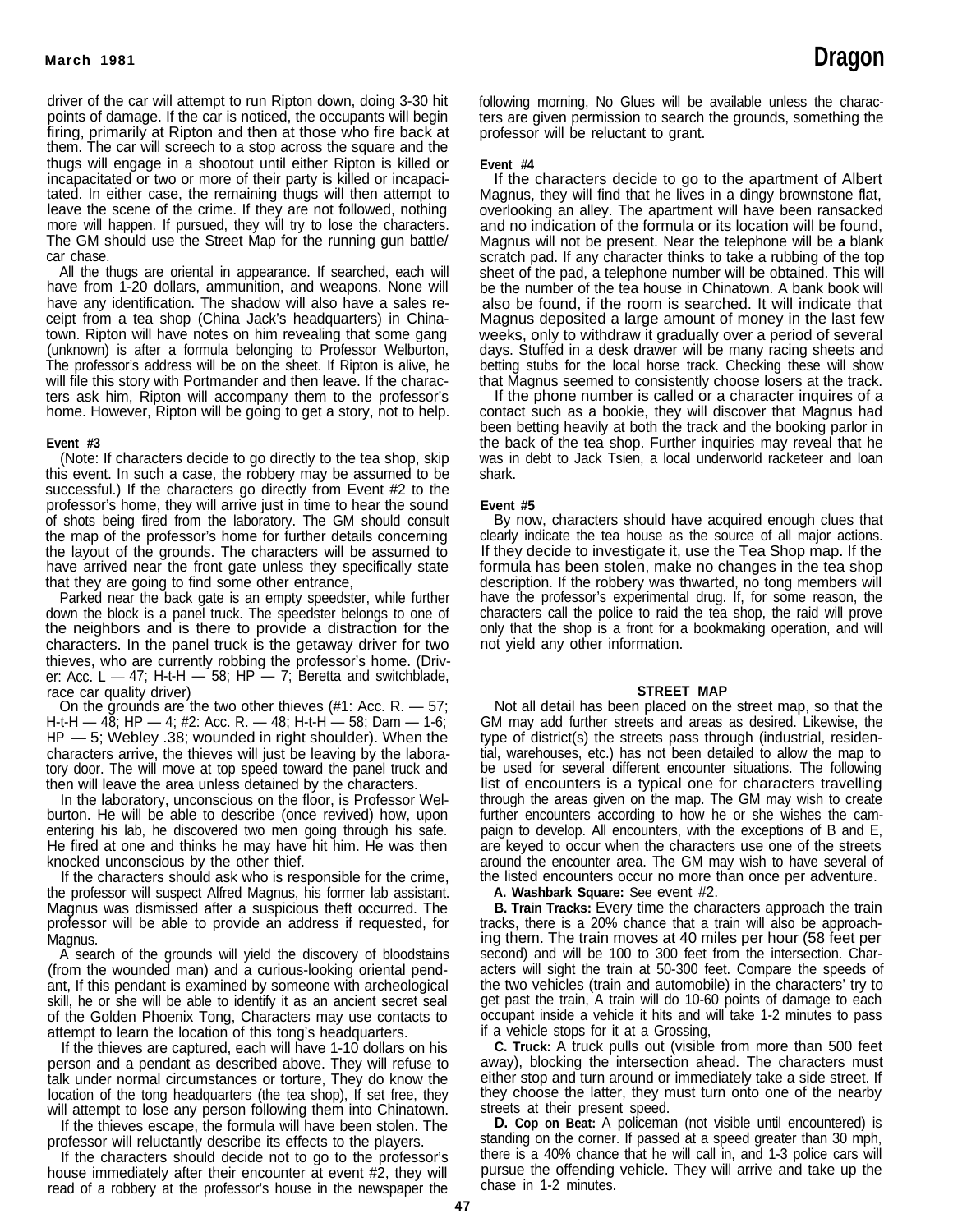

**E. Drawbridges:** There is a 30% chance that any bridge will be positioned up, to allow a ship to pass under, when a vehicle **PROFESSOR'S HOME** approaches it.

 **F. Road Work:** A street crew is at work and has narrowed traffic down to a single lane. There is a 50% chance that characters will have to wait for 1-20 seconds before being allowed to pass on. Vehicles may go through the barriers around the closed lane without waiting, but must roll on the vehicle damage table (-10 on the die roll).

**G. Wet Street:** The street at this location is extremely wet, due either to recent rain or an open hydrant. Vehicles moving faster than 45 mph must roll their speed or higher on percentile dice to see if they remain in control. Failure to do so will result in a roll on the vehicle damage table. The chance of accident while turning a corner at this intersection is doubled.

**H. Drunk:** As characters come down this street, a drunk will step out of the shadows and start to cross the street. Characters must swerve to avoid him. If the vehicle is going faster than 25 mph, there is a percentage chance of rolling the car over, equal to the speed of the vehicle (in mph) minus 25. A "rollover" roll results in an automatic +20 on the vehicle damage table. If the drunk is hit, he will be killed.

**I. Hitchhiker:** A young woman is attempting to hitch a ride. If picked up, she will explain how her date got drunk and couldn't drive, so she had to walk home. If picked up but not taken to her This map has been left very simple. None of the interior detail<br>destination (GM's choice) immediately she will begin to scream is given, since it is not nec destination (GM's choice) immediately, she will begin to scream for help as loud as she can. The GM should decide whether this wishes, he or she may design floor plans to match the building.

Lab **HOUSE** g  $\overline{50}$ front

The house is two stories tall, plus an attic and basement.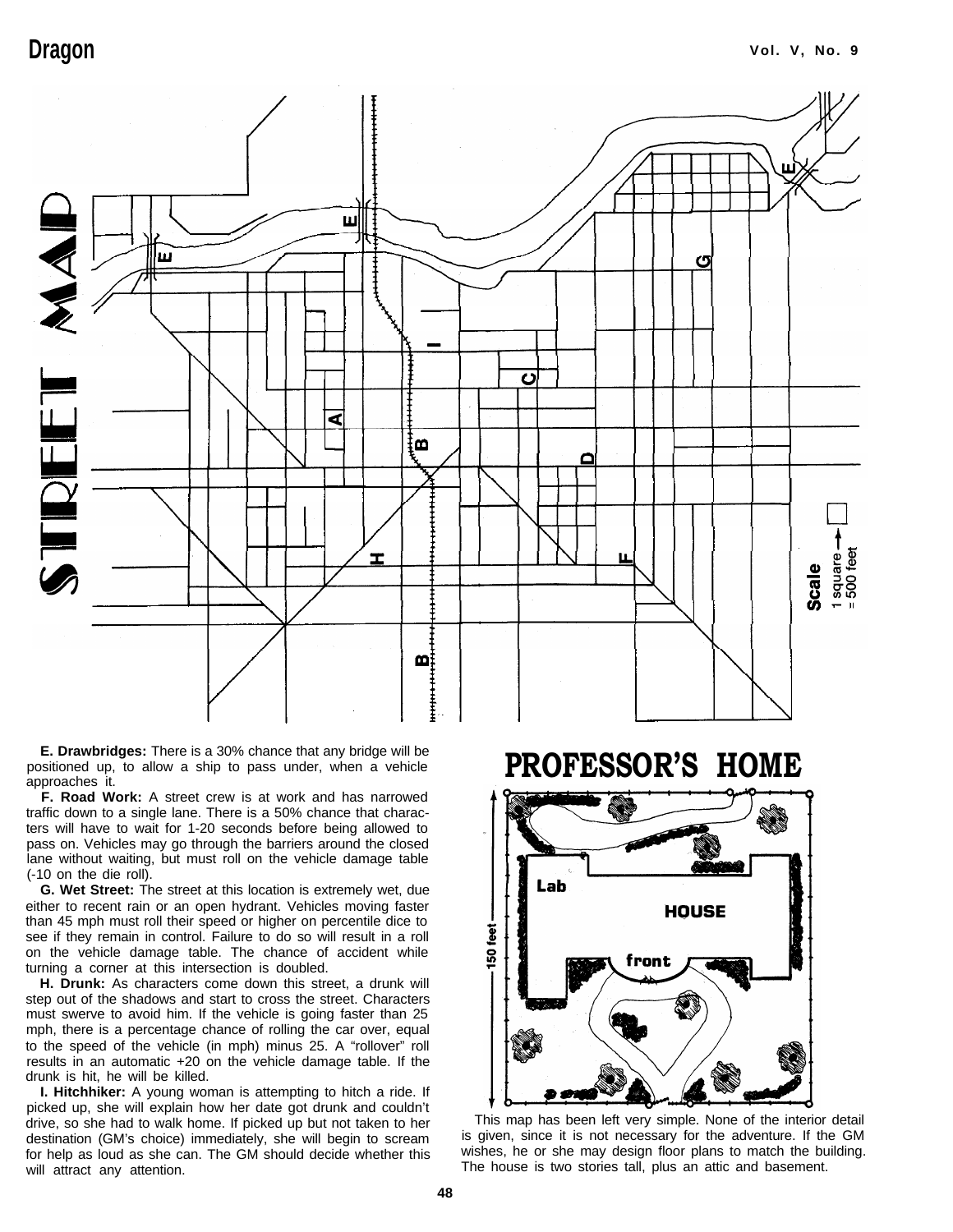#### **TEA SHOP MAP**

This shop is located in the center of a block in Chinatown. The street outside is quiet and deserted. In general, the area appears to be run down. Over the storefront is a weathered sign, written in both English and Chinese, announcing that this is Fat Loo's Tea House and Importer. To either side of the door are two large curtained windows.

**1. Main Room:** This room is dingy and smoky and is decorated with many gaudy-looking oriental furnishings. Along the right wall (viewed from the entrance) are two small tables with four chairs around each table. Along the back and left walls are shelves, counters and barrels, apparently filled with different types of tea. Near the left corner of the back wall is a curtained opening, apparently leading to an office. A similarly curtained opening leads to a passage going to the back of the building.

Standing behind the counter near the office is a burly oriental wearing a T-shirt, pants, and apron. He works for the tea shop and will attempt to answer questions from characters regarding the merchandise. He will inform those who ask that the two passages merely lead to a storeroom and an office, and that customers are not allowed in either place. Should the characters attempt to force their way past him, he will draw a knife and bang on the office wall with his fist, while calling loudly in Chinese.

One man is sitting at each table. Closest to the door is an old oriental, quietly sipping a cup of tea. If any commotion occurs, he will attempt to slip out the front door unnoticed. The other is a tong member, stationed there to guard the operations in the back room. Should there be any trouble, he will use his knives with great accuracy. Statistics for the two guards are as follows:

**Acc. R. H-t-H Dam HP Weapon** Employee 75

Guard 79 65 1-6 10 throwing knife (4)

**2. Office:** This is the office of the tea shop. In the room is a

small wall desk and a stool. The desk is strewn with papers and small samples of teas. Altogether, it looks much like a normal small business's office. If the papers are searched, they will reveal nothing but sales and import records of teas. There is a .32 pistol in the desk drawer.

**3. Storeroom:** This room is filled with bales and bricks of tea, along with a few simple cleaning tools (broom, mop, etc.). Searching the bales will reveal nothing.

**4. Bookmaker:** The door to this room is a heavy, paneled, reinforced door with a small peephole in it. It is locked with a Class IV lock. Sitting on a stool near the door inside the room is another tong guard. He will only open the door if a secret knock is given.

Sitting at large desks in the opposite far corners are bookies. Each desk has a phone and a large number of papers on which bets have been written down. The center desk (unoccupied) is equipped with a silent buzzer that will alert the tong members in their secret rooms upstairs. If the buzzer is pushed, the tong members will arrive through the secret panel within 15 to 30 seconds. The panel is 20% detectable. Neither of the bookies are armed and they will not fight.

**Acc. L H-t-H Dam HP Weapon**

Guard 47 86 1-8 9 Colt .45

**5. China Jack's office:** This lushly paneled office is the headquarters of China Jack. It is furnished in western style with a desk chair, side chair, etc. Sitting in a corner behind the desk is a Class VIII safe. China Jack is in the room (at or near the desk) and will not be surprised if shots have been fired or the buzzer alarm has been sounded. He will attempt to use the desk for cover if he is involved in a gun battle. For further information concerning China Jack, see the Cast of Characters.

In the safe are the following objects: A paper describing the professor's formula, other papers which are reports on bookmaking profits, \$500 in cash, and a single paper listing addresses of stashes of drugs.

**6. Tong quarters:** This room is where the tong holds its large gatherings. Most other business is conducted in restaurants

# **March 1981 Dragon**



around Chinatown by the tong leaders. The room is simply furnished and poorly lit. A heavy odor of incense fills the air, enamating from a smoldering burner. Mixed with the incense is the scent of opium smoke.

In the room are three tong members. One of these is currently out of action, since he is under the effects of opium. The other two will respond to any alarms or gunshots that are sounded. Their statistics are as follows:

|        |    | Acc. R. H-t-H Dam HP Weapon |     |              |
|--------|----|-----------------------------|-----|--------------|
| Tong#1 | 74 | 43.                         |     | 1-4 7 knife* |
| Tong#2 | 26 | 47                          | 1-6 | 6 knife*     |

\*Both of the knives have been dipped in the professor's drug. If the drug is not resisted successfully, the victim will fall into a zombie-like state. Any other person may then attempt to direct the affected person. In the case of conflicting orders, the victim will follow the instructions of the person with the greatest Willpower. The effect of the drug lasts for 2-12 hours.

**7. Laboratory:** Using the talents of chemists who normally process his opium for him, China Jack has been attempting to produce a large quantity of the experimental drug. The room has one long table filled with many different types of laboratory equipment. At present, the only person in the room is Albert Magnus. He was the first person China Jack tested the drug on, and he is now under orders to attack anyone, other than Jack or the chemist (presently absent) who might enter the room. This he will do, fighting at a -10 in H-t-H combat because of his semi-drugged state. He will not use guns or knives.

If the characters search, there is an 80% chance that they will find a small quantity of the experimental drug, enough to spread on two knives.

#### **COMPENSATION**

Depending on the actions of the characters and their degree of success, the GM may wish to have the characters rewarded, by either Louis Portmander or Professor Welburton. Such a reward should be about \$100 to \$200. The characters may also ask that any expenses be paid for, but the chance of getting these will depend on the mood of the payer. Likewise, the characters may choose to keep anything they find during the course of the adventure, as all or part of their reward, instead of an additional gift.